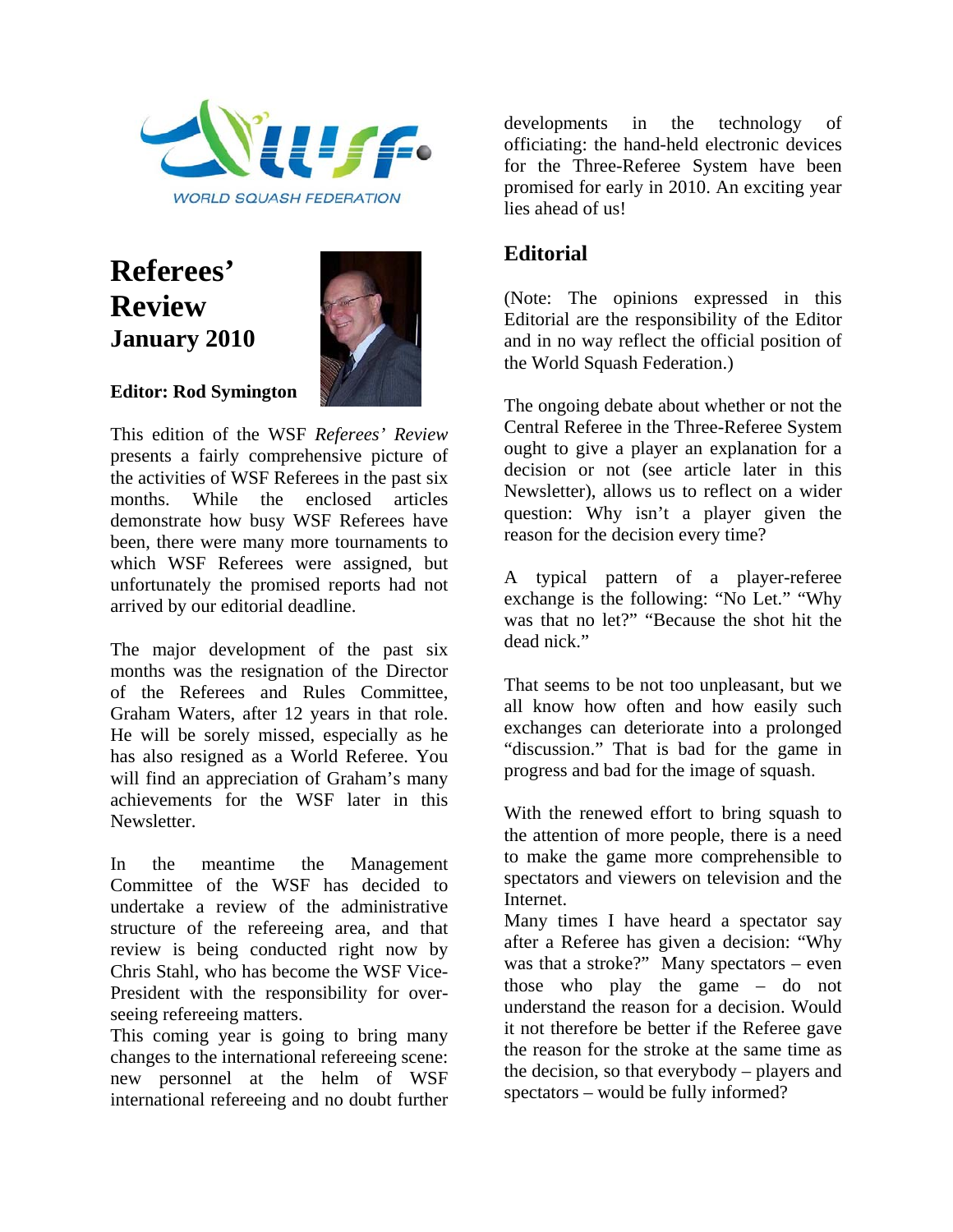This small, but radical change could have a very beneficial effect on the game and its image. Thus the following would happen: "Let, please." "Stroke – front wall." Or: "Let, please." "Yes, let – he was just clear of your swing."

Once the decision and the reason have been given, play must continue without delay: there is no reason for further discussion or delay of game.

Obviously, we would need to draw up a list of recommended phrases for the Referee to say, but there are only a few basic situations that would need to be covered.

One of the objections to such a proposal would be that in the Three-Referee System the Central Referee cannot possibly read the minds of the two Side Referees, so should not presume to give a reason for their decision.

While it is true that in some cases the Three Referees may read the situation on court differently and have different reasons in mind for their decisions, in the vast majority of cases the reason for a decision is obvious. There is already a trend for Central Referees in the Three-Referee System to give an explanation: what is being proposed here is simply an extension of that trend.

In rugby the Referee blows his whistle and says: "Penalty. Offside." The offending player moves away without saying a word (or another penalty ensues) – and play continues.

Why don't we do that for squash?

## **The Director Resigns**



As many of the readers of this Newsletter will already have known, Graham Waters, Director of the Referees and Rules Committee, resigned from that position (and as a World Referee) in October 2009, after a long and distinguished period of service to the WSF.

Graham was one of the first five WSF International Referees to be appointed (in Toulouse in 1986 – the tournament at which Ross Norman defeated Jahangir Khan), and he thus acted as an International and World Referee for 23 years. He refereed at many events around the world, including many World Championships.

But Graham was also a strong supporter of squash at all levels and "rolled up his sleeves" and officiated in many club, city and provincial tournaments.

He holds the distinction of having attended every Canadian National Championships since 1978.

For the past 12 years he had been Director of the Referees and Rules Committee, assuming that position when the previous Director, David Donelly resigned.

During his period as Director Graham was a stabilizing force at the center of WSF Refereeing and he made many friends around the world because of his natural flair for diplomacy and tact.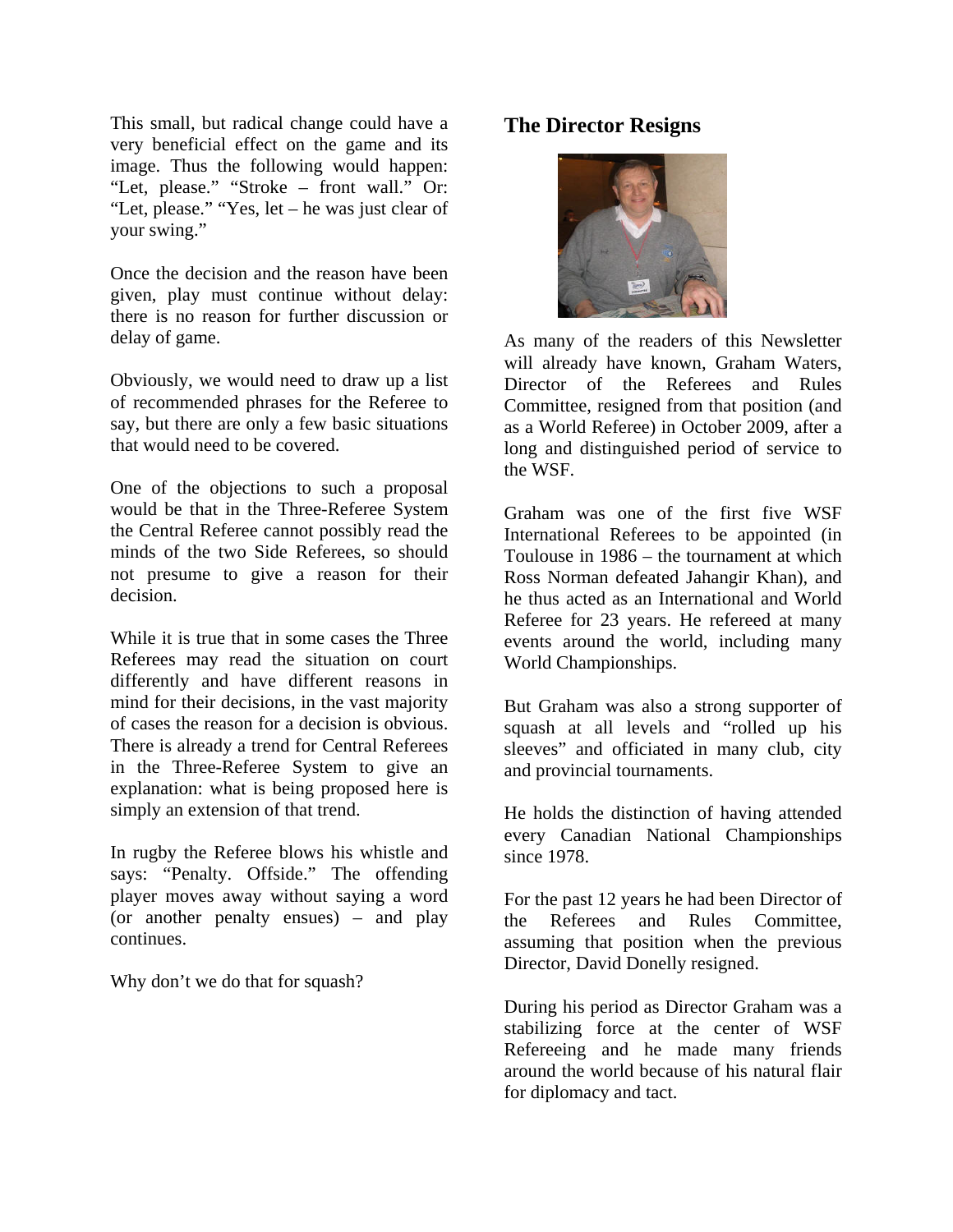It is a sign of his great success as Director that there were no scandals or great upheavals in squash refereeing during his tenure: the sport developed organically, and his efficient administration of his office ensured that the Rules were well formulated and the International Refereeing Programme progressed.

In particular, the recent introduction of the Three-Referee System that has led to vastly better decision-making and has improved the image of squash was the result of discussions held between Graham and members of the PSA Board.

His firm, but quiet control of WSF Refereeing matters will be missed.

At this time of writing Graham is relaxing in Florida and playing golf: we wish him all the best and thank him for all of his valuable contributions to the WSF and its refereeing programme.

**[Ed.]** 

## **Indian Adventures**

**World Junior Individual and Team Championships, July/August 2009** 

**by David Atkins, WSF International Referee** 

#### **Tuesday 28th, 7:30am:**

Case packed, raring to go on the long haul trip from Manchester to Chennai via Heathrow. 12½ hours later, I arrive to Chennai airport tired and exhausted. My first job on landing was to fill in a "swine flu" form. Over one hour later, after getting past the medical staff, I queue for passport control.

"Visa, sir?" "Didn't Squash India arrange

that for me?" I am escorted to a side-room and questioned as to why I have come to India. Two hours later, a member of British Airways staff asks me whether I want Manchester or Heathrow, as they want to send me back on the next plane! After much pleading because of my role in the important tournament, I am given a reprieve, a visa for 72 hours!

I have 3 days to get it extended and I am given the address for the Bureau of Immigration. Starting to feel better knowing I can stay, I am hit with the next bombshell: "By the way sir, your suitcase is still at Heathrow and won't arrive until Saturday, 4 days away!"

#### **Thursday 30th, 10am:**

I am taken to the Immigration Office with an interpreter. 6 hours later I am free to stay for the rest of the tournament.

#### **Thursday 30th, 7pm:**

A visit to the shops to buy clothes, underwear and essential toiletries.



**Transportation in Chennai** 

#### **Saturday 1st, 7pm:**

Still no suitcase so I went on a trip to Spencer Plaza to buy more shirts and underwear. I got a taxi back to the hotel in a yellow 'tuk tuk.' This was a mind- blowing experience!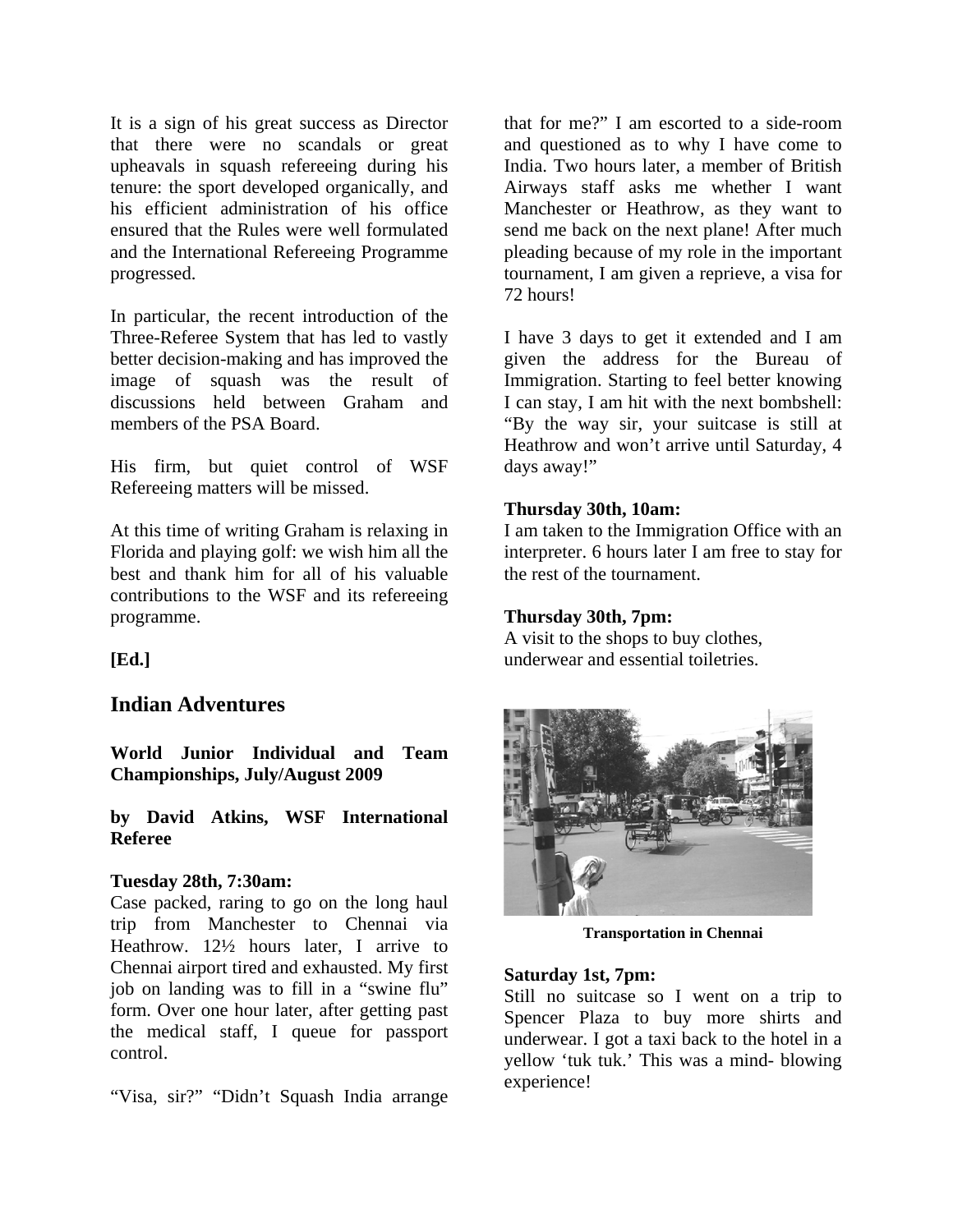#### **Sunday 2nd, 1:30am:**

My suitcase arrives intact.

#### T**uesday 4th, 8pm:**

We were taken to a local bar, 'tazmac' by Sarah Fitz-Gerald for some Marco Polo bottled beer which was quite malty and cost 65 rupees a bottle.

#### **Wednesday 5th, 8pm:**

I have not eaten for 24 hours and had to get stronger tablets from the doctor at the squash club to control the dreaded "Delhi belly." Aside from my various problems, some very good squash was played at the tournament. El Sherbini of Egypt became the youngest female under 19 world champion at the tender age of 13. El Shourbaghy, also of Egypt retained the boys crown. Needless to say, during the 2nd week, the Egyptian girls won the team title.

Chris Sinclair, Mike Collins, John and myself were well looked after by Major Maniam, Yogi Singh and the rest of the local Indian referees. In fact, on the final day, local referee, Srikanth took us on a short sightseeing tour that included a trip to the local beach, St Thomas' church and a temple near where the tsunami struck.

#### **Sunday 9th, 7am:**

Return flight home and, yes, you guessed it, I had just as much trouble leaving Chennai as when I arrived!

## **World Games, Kaohsiung, Taiwan, July 2009**

## **by Harvey Bowlt, WSF International Referee**

The World Games were held in Taiwan's second city, Kaohsiung, from 16th to 26th July. The games showcased a number of non-Olympic sports, including several unusual ones such as canoe polo.

Our processing on arrival was quick and efficient and suggested that we were in for a well-run tournament. We were initially supposed to be accommodated in a five-star hotel about 400m from the squash centre, but were ultimately placed in a hotel about a kilometre and a half from the tournament venue, which was still very comfortable and within walking distance.

The refereeing team comprised John Massarella (WSF World Referee), Damian Green, Yogi Singh, Mohammad Fayyaz, Jamshed Gul and myself (all WSF International Referees) and Rajiv Reddy (a National Referee from India [since elevated to  $IR - Ed.$ ]). The hosts did not provide any local referees or markers and we were therefore kept very busy. In my opinion it was one of the most cohesive teams I have been involved with over the years.

The tournament proper started on 20th August on three courts – the match court in the main auditorium and two courts in the basement, which had been set up just for the Games. Because of the limited number of referees and the large number of matches on the first day we took turns to act as both Marker and Referee (or we officiated all the matches on a particular court with two officials). The second day matches were played on only two courts and thereafter all matches were on the main match court and the Three-Referee System was used.

Life was made more interesting by the fact that an IOC delegate was present to see how squash was presented, as it was being considered for inclusion in the Olympic Games. Various suggestions were made to impress the delegate, but ultimately the task was left to the Tournament Referee, Munir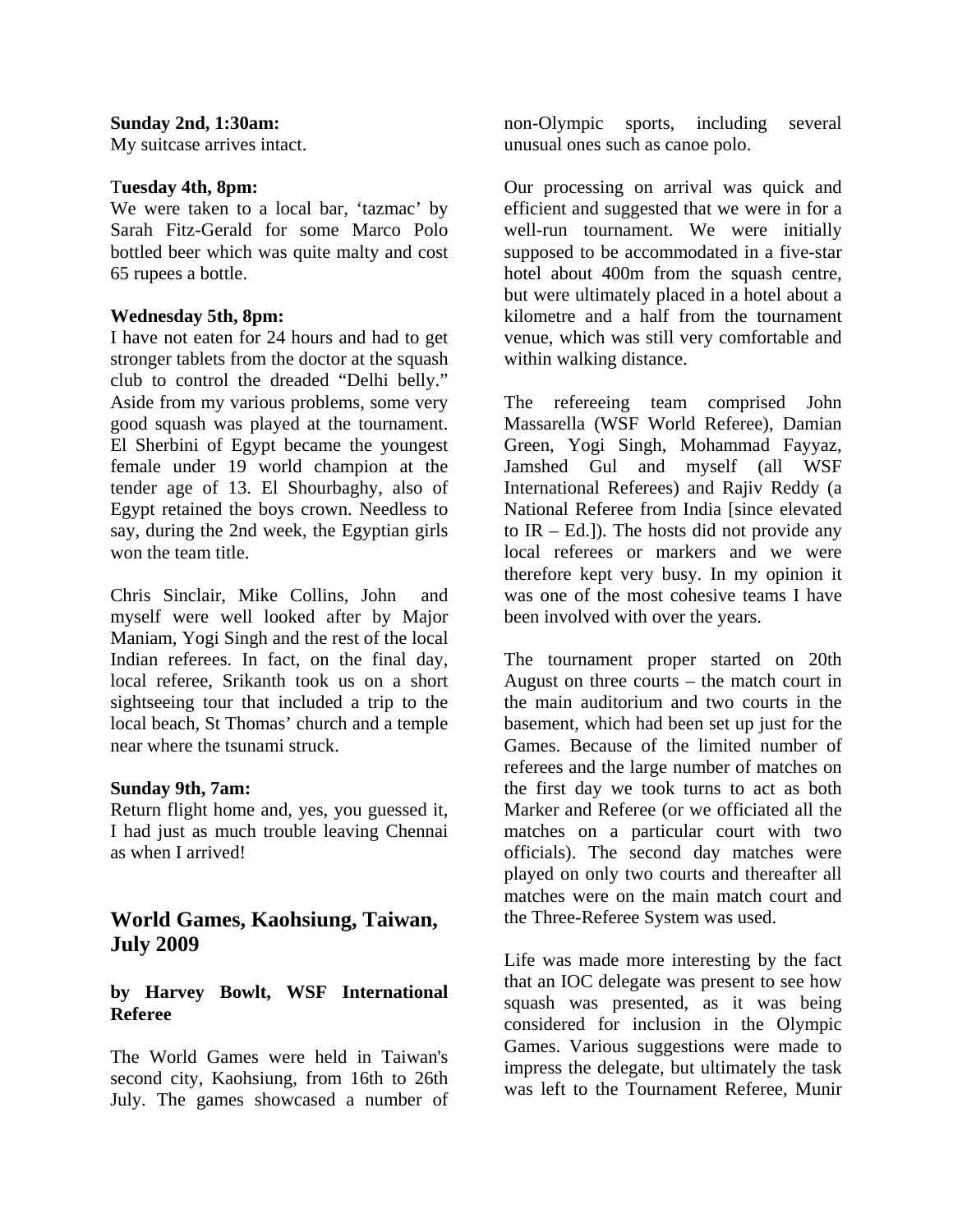Shah and the Tournament Director, Major Maniam. They clearly have talents other than squash and before each match on centre court made presentations to the crowd by way of question and answer sessions between them explaining the rules, the referee signals and other interesting facts about the game, all of which were duly translated into Mandarin.

Although this seemed to impress the large crowds immensely, Munir and Maniam were somewhat crestfallen after the first day when the IOC delegate gave squash 1 out 10 for presentation. However, the hosts are obviously quick learners, because by the third day the score was 9 out of 10.



**The A Team, World Games** 

Thereafter nothing could stop them and players were heard muttering darkly about not being able to get onto the court because the referees were hogging the limelight. Rumour has it that several TV stations are interested in their services. Seriously though, the presentations added a lot to the atmosphere and the crowds loved them. Even the Referees were introduced to thunderous applause!

The Three-Referee System again proved popular with the players and is now the norm in major tournaments. Ultimately, a situation should be reached where all three

referees can give their decisions electronically and anonymously and the Central Referee then just announces the decision. This should not be difficult with current technology and should almost totally eliminate dissent. That said, there were very few problems with the refereeing and the general feedback from players and coaches was positive.

The other issue that needs to be considered with the Three-Referee System is that it is difficult to get assessments, as at the moment only the Central Referee can be assessed. This needs to be reconsidered, as the WSF actually needs more referees with the Three-Referee System and thought needs to be given to whether Side Referees can also be assessed.

Although we were not paid a daily allowance because the tournament was not an official WSF event, we were not significantly out of pocket, as the hosts made sure that we were well fed during the day and arranged two great evening meals (banquets may be a more appropriate description!).

All in all, it was a great tournament and we owe a vote of thanks to the Squash Rackets Association of Chinese Taipei, Thomas Yang and his team of volunteers for their hospitality and generosity.

## **CIMB Malaysian Open, Kuala Lumpur, July 2009**

## **by Rod Symington, Senior Referee Assessor**

The fact that the World Games had just been held in Kaohsiung, Taiwan had a beneficial effect on the draw for the CIMB Malaysian Open. Most of the top players who had been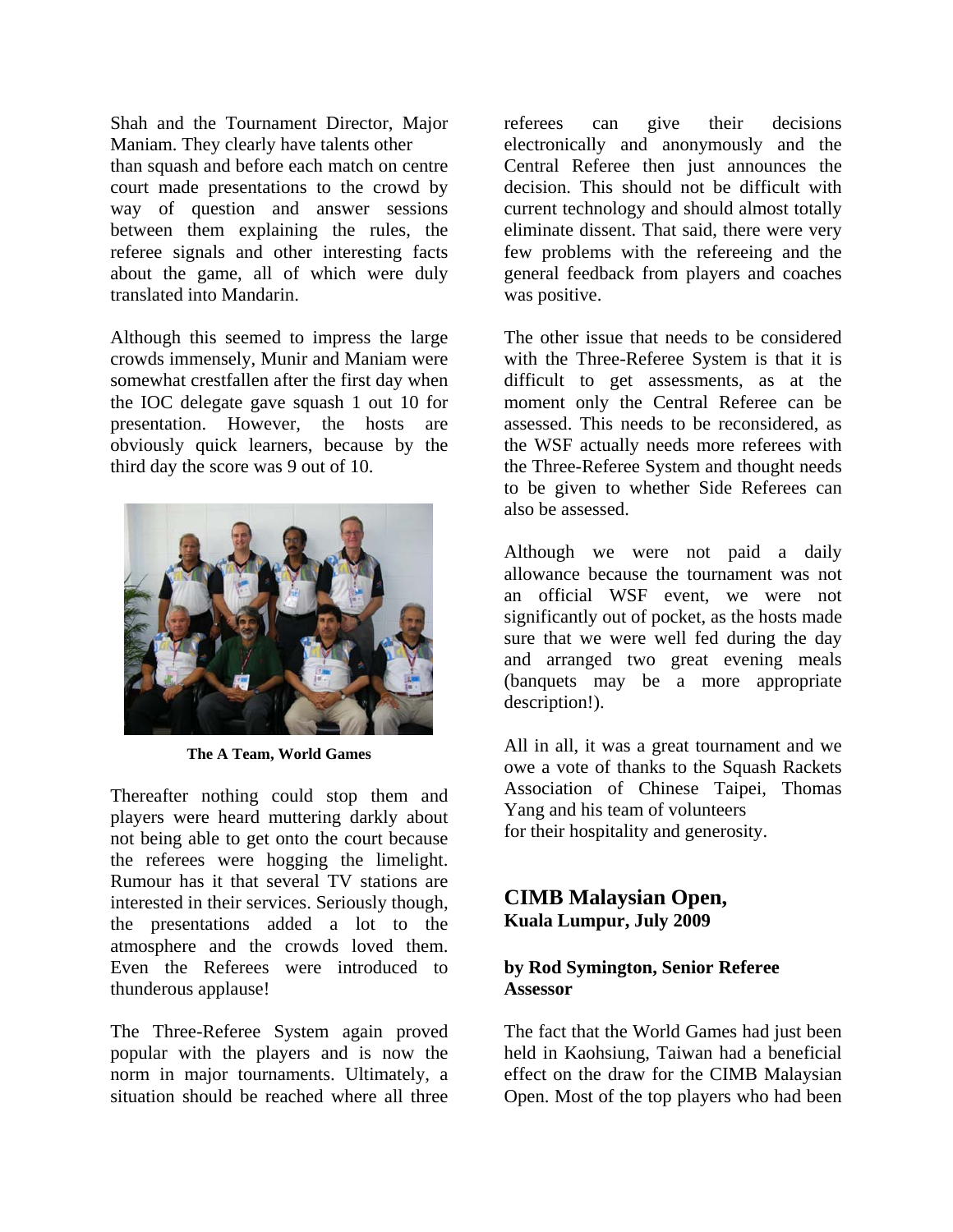in Kaohsiung entered this event, too, with the result that the Tournament, which has enjoyed great success over the years, reached new heights.

For the two major events that SRAM stages each year the qualifying and first two rounds are held at the Bukit Jalil Squash Centre, just outside the city, while the matches from the Quarterfinals onwards move to a shoppingmall where the glass show-court is erected in an atrium, surrounded by shopping galleries.

Two different venues are used, and both are spectacular. The Tournament in July is held at a large mall called The Curve, some distance from the city centre. This is a very extensive complex, with every kind of shopping and restaurants you could possibly desire which it needs to be, as otherwise you are miles from anywhere!

The events staged by SRAM are so professionally run, so predictably efficient, and so well-managed in every respect, it is difficult to make a report on them interesting. But this time there was an unexpected excitement: just three days before the show-court was to be used for play, some clumsy workmen managed to break the glass back-door panel, and the officials from SRAM had to scramble to find a replacement. They did, of course.

An Advanced Refereeing Seminar was held before the Tournament, and it was attended not only by a large number of Malaysian referees (some from out of town), but also by several members of the Malaysian National Team Squad.

Most of the early-round refereeing duties were carried out by Malaysian referees, who thanks to the many squash events throughout the year in Kuala Lumpur are making excellent progress. Some are getting close to

the international level. They were assisted by IRs Tahir Khanzada (Pakistan) and Munir Shah (Singapore) who led the way as Central Referees in the later rounds.

I had in previous years trained the Malaysian referees in the Three-Referee System, and they performed very well. I also discovered that there was an advantage in having a Central Referee whose English was not perfect. Having been taught to forestall "discussions" by saying: "It's a team decision. Play on, please," one Referee uttered the statement when a player protested a decision. However, the combination of the Referee's accent and the microphone rendered the statement incomprehensible – so the player simply gave up his protest and played on!

Once we had got over the hurdle of Wael El Hindi vs Ong Ben Hee (108 minutes, 105 decisions), it was plain sailing: on both the Women's and the Men's sides the matches were exciting, close and played in excellent spirit.

Nicol David won her fifth successive Malaysian Open, beating Alison Waters in four games, and Amr Shabana also won in four from Nick Matthew, who had just triumphed at the World Games (as had Nicol).

As ever there was a constantly helpful staff under the leadership of Tournament Chairman Sivanesen Kanapathipillai and Tournament Referee Leslie Ponam-palam. The SRAM events are models of how squash tournaments can and should be run all around the world.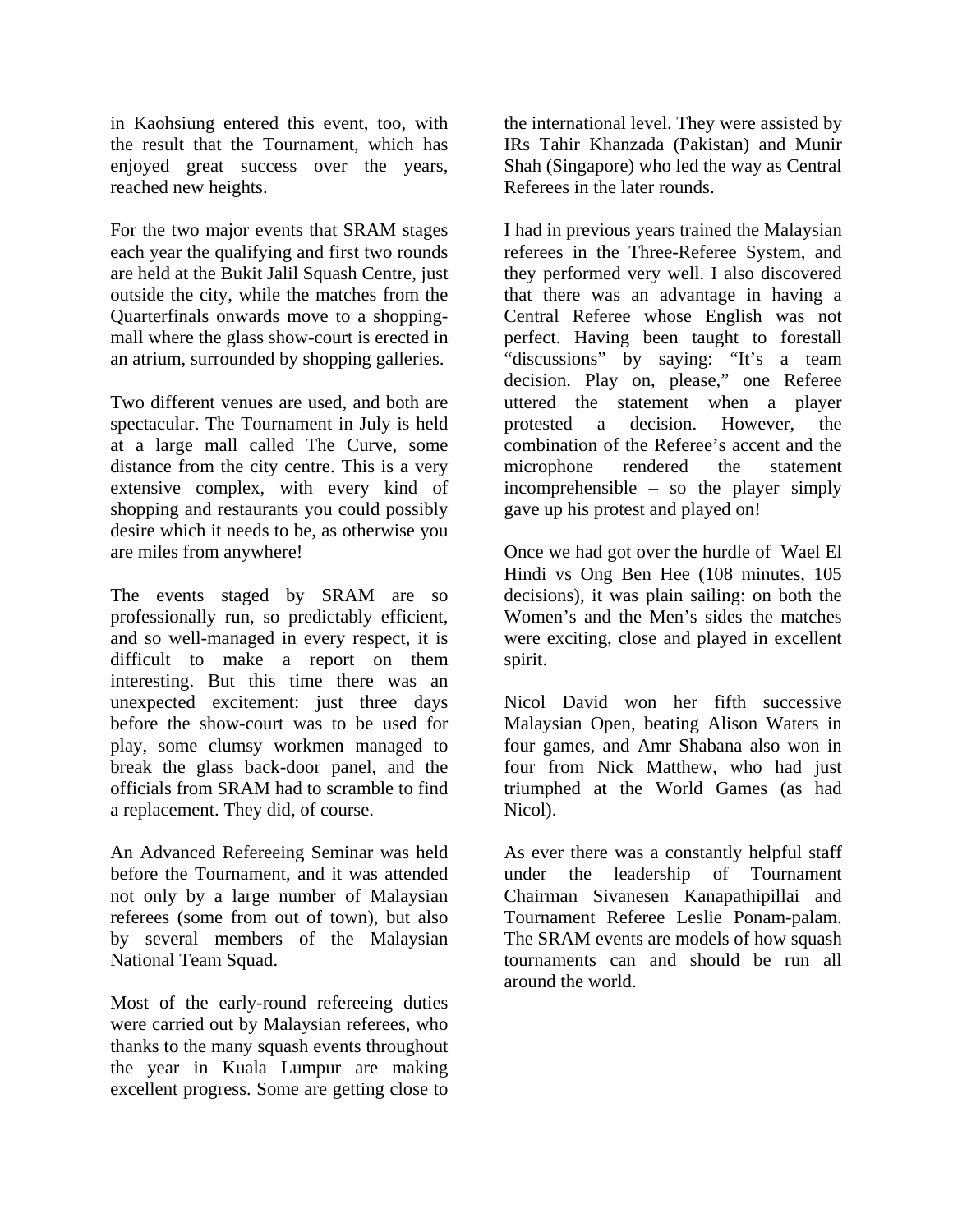## **CIMB Singapore Women's Masters August, 2009**

## **by Munir Shah, WSF International Referee**

Kallang Squash Centre has been the venue for major squash championships in Singapore for 4 decades now and this year's edition of the CIMB Singapore Women's Masters was no exception. The tournament attracted the leading women professional squash players in the world and Nicol David (Malaysia) triumphed for the third year running, beating Natalie Grinham (Netherlands) 11-9, 11-8, 11-9 in a closely fought final.

Singapore Squash invited Rod Symington, WSF Senior Referee Assessor, to conduct 2 events at the Grand Mercure Roxy Hotel for local referees in conjunction with the tournament. The first event was the Advanced Officiating Conference on 2-3 August 2009, which was attended by 36 participants. This was followed by the Basic Officiating Course on 8 August 2009 attended by 65 participants, the biggest audience Rod has ever faced in his 25 years of conducting squash lectures. The feedback was positive and Rod received top marks for his high quality presentation and delivery.

Despite initial apprehensions, the Three-Referee System was used for the first time in the country from the quarter-final stage onwards. The local referees gained more confidence in using the system and their knowledge was further enhanced with guidance and daily debriefing sessions by Rod and Munir Shah, the WSF International Referee assigned to the Championship.

The hospitality extended to Rod by Singapore Squash Rackets Association President Desmond Hill and Tournament

Director Raymond Tan was exemplary. Although matches finished rather late every night there was never any problem in searching for a meal in this tropical food paradise. Rod looked rather prosperous at the end of the 1-week assignment.

## **Forrex Women's World Open, Amsterdam**

## **by Chris Sinclair, WSF World Referee**

The Referees were: WSF: Dean Clayton and Wendy Danzey (England) and Chris Sinclair (Australia); Dutch: Jos Aarts, Cor Hagers, Marco Van der Berg and Jacques Wielandt. USA: Bob Hanscom. The Tournament Referee was Linda Davie who has been TR at Tommy Berden's events many times and she had a good relationship with all the tournament officials and did a good job with the referees.

The Frans Otten Stadion is only 10 minutes from the airport and 5 minutes from the Novotel Hotel. It is a huge, modern complex with 8 indoor and 15 outdoor tennis courts. and 21 squash courts including a permanent glass court.

The set-up for the main glass centre court from round 1 was brilliant, as the court was erected over some of the indoor tennis courts. Ticket sales, VIP hospitality (not for us!), sound and technology were fabulous, and this was the most professionally presented event I have ever attended, and I have been to many. Tommy Berden did a fantastic job, and next year and the year after should be stupendous.

The music was *loud* and repetitive. I don't need to hear Queen's "Don't stop me now 'cause I'm having a good time" one more time! But the young audience seemed to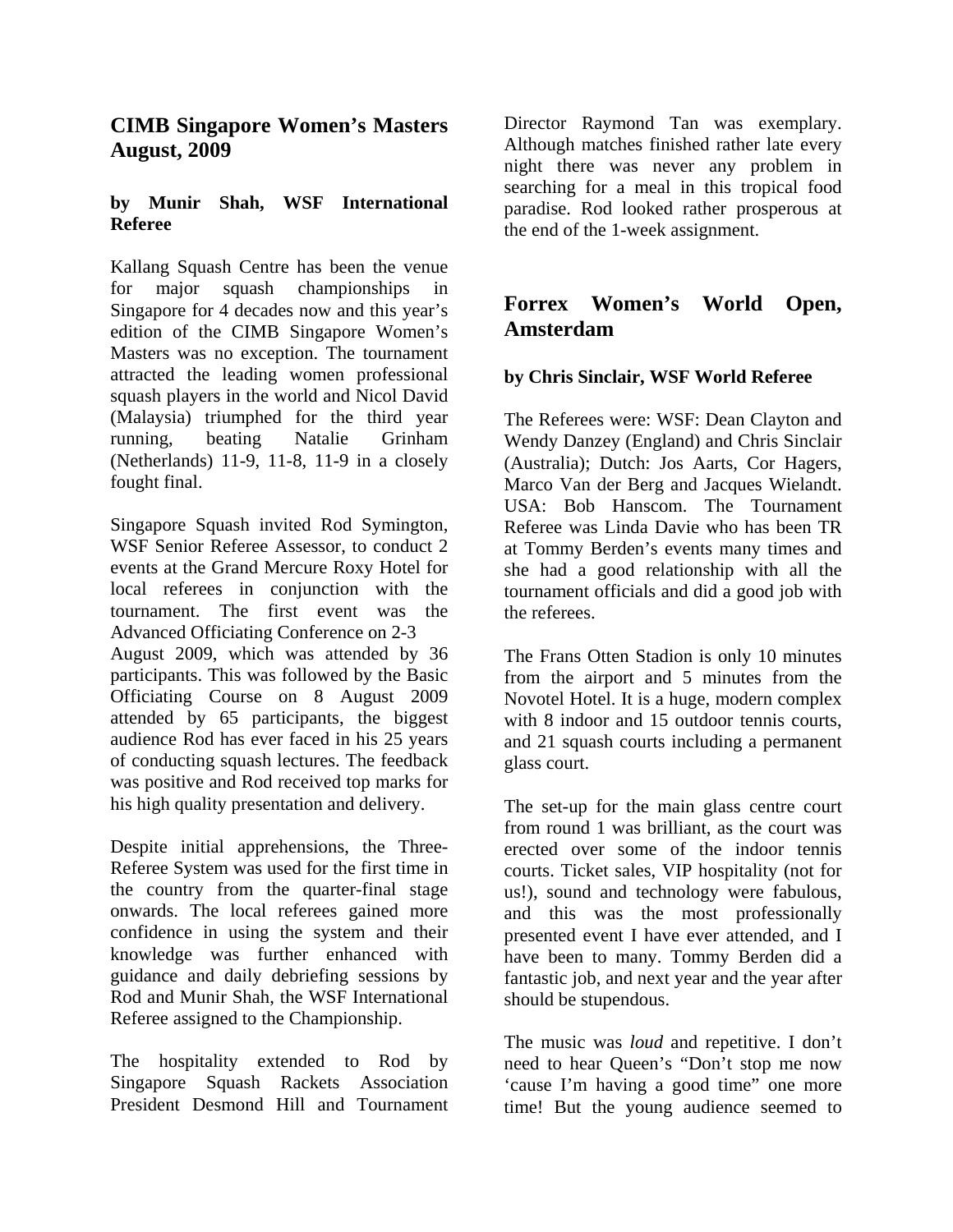enjoy it again and again. The entertainment included a marching band too.

Our daily meetings were held in different places. We started in a very impressive oldfashioned, beautifully furnished room, and then we were gradually moved, until we ended up at the last table near the outdoor smokers.

The food was great. We were given credit cards with more than we needed on them to use at the food and drink counters. The food was plentiful and of good quality, and the staff went out of their way to ensure meals were kept for us late at night.

There were 3 days/rounds of qualifying before we reached Round 1, which was a long day with 6 matches on outside courts and 10 on centre court.

Poor seating was the only drawback for the event from refereeing's aspect. The Dutch are officially the tallest nation on earth – and where did the tallest of the tall sit? Yep, in front of the 3 referees. It appears the spectators could see though – when one player challenged a "Yes let" with "Why? She didn't even touch me," the person behind the Central Referee loudly said, "I sure would if I could get to you!"

We were shown the recently developed small, PDA device for use in the Three-Referee System. Fantastic. Just pick one up and log in as Central or a Side Referee. The CR tells the SRs to make a decision and those are inputted quite quickly – not as quickly as using hands, but acceptable. Anything can be done with these – ones for assessor/s added, printouts of 3 referees and assessor's decisions together with the score, and scoreboard can show for example: "Decision Pending" then flash up: "Stroke." The technician said we could have

something like "No let, but thanks for asking," but we declined that.

Transport was efficient, with regular large buses between the hotel and the courts. Bus drivers were challenged by the extremely tight turning room within the grounds of the Novotel and some drivers were sometimes brilliant, but only sometimes. The rest of the time it did not pay to be a smoker outside the hotel (serves them right!) as external bus mirrors regularly bounced off posts and railings and crashed to the ground. We assume one driver did not survive the night, after one ride where we all considered ourselves lucky to survive his constant choking, spluttering, gurgling and awful coughing all over the passengers.

The Novotel hotel was good but was under renovation and although work was supposed to be from 9 a.m., it started at 7 a.m. with drilling. There was no bar or lounge area for people to sit around. There was not a pool, but Wendy and Dean found a park for their daily sun worshipping. My biggest problem with the hotel was that they wrongly charged €4000 to my credit card and it took 2 weeks to have the charges reversed.

The WISPA Silver Jubilee dinner was held after the semi-finals and was a great success. There were 5 world champions present and 4 presidents. Lisa Opie and Martine Le Moignan have not changed. Amazingly, it has been 20 years since Martine won the Championship. Andrew Shelley (the only man who does not use a mobile phone) was genuinely surprised with a presentation by WISPA and was given a long, standing ovation. He was surprised yes, but not lost for words, and his speech in reply was typically Andrew.

One morning Jacques took Wendy, Dean and Bob on a city tour by tram. Dean was trapped in his seat and monopolised by a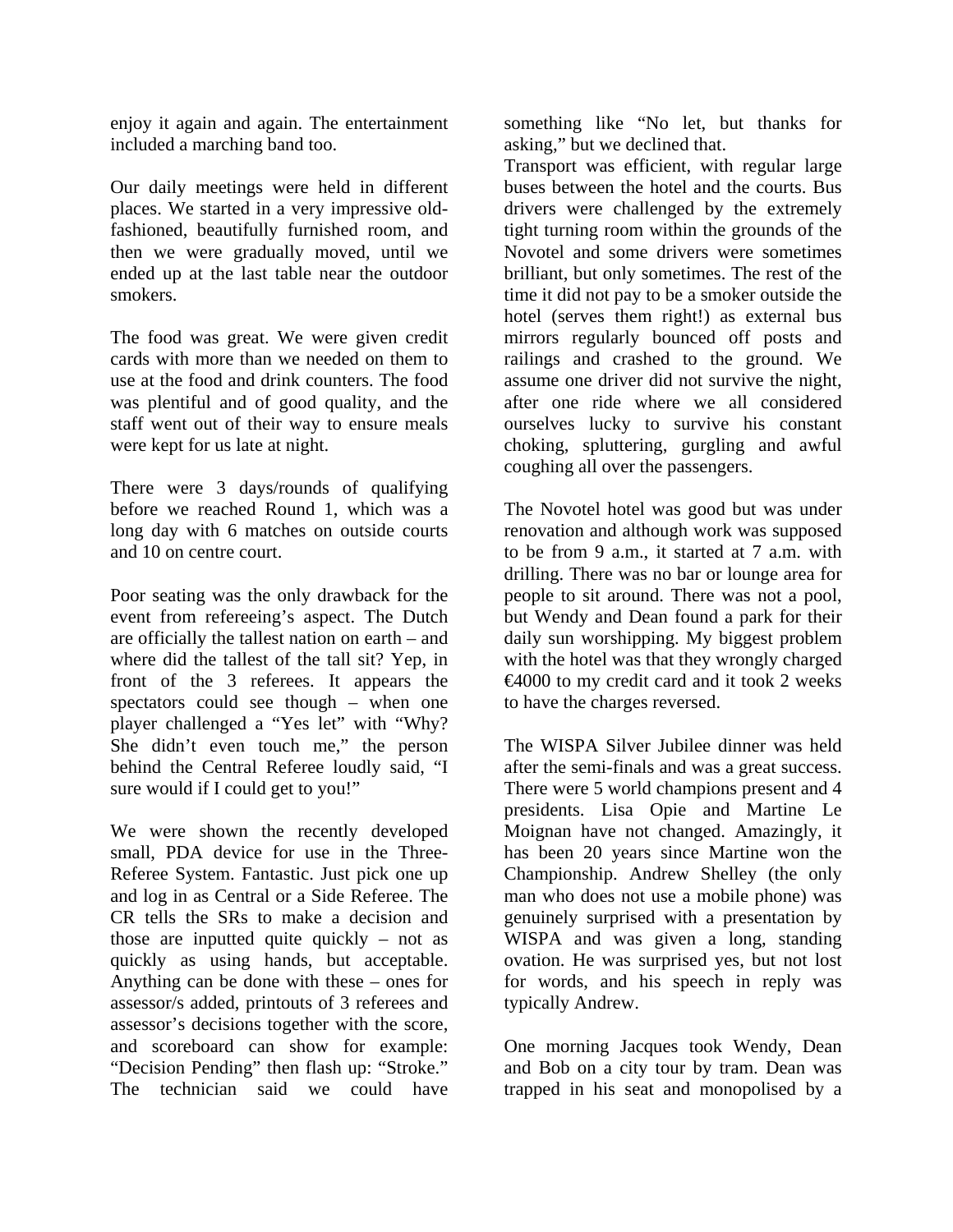beautifully clad Dutch local dressed head-totoe in an elegant turquoise colour – trousers, skin-tight shirt, jacket, eye shadow and even shoes. Great care was taken with a tube of hand cream liberally applied. Did I mention this local was (once) male? The referees also enjoyed their walk through the "red light" district.

From Amsterdam, I travelled with Linda to Odense, Denmark to the Men's Teams. Once we discovered how to release the handbrake, get out of the airport car park, and then drive on the correct side of the road, we were off to Odense until the voice of John Cleese came from Linda's satellite navigation: "You have reached the end of your journey, but don't even think of asking me to carry in your luggage. Goodbye." And to our rooms we walked, up 68 stairs, no lift working for the entire event, 22 kgs of luggage...but that's another story coming from Barry Faguy [see below – Ed.].

## **The 10th WSF Referees' Conference, Odense, Denmark, September 2009**

## **by Ian Allanach**

Where, this year, would you have found 32 referee delegates filled with excitement and anticipation? Where would you have found referee representatives from virtually all the major continents? Where would you have found two presenters who pushed the average age of the assembled group up from 47 to 61.5 (marginal exaggeration).

The answer is "In Odense," of course, in attendance at the World Refereeing Conference immediately preceding the World Men's Team event. Rod Symington and myself, under the chairmanship of George Mieras, had been entrusted with

constructing and co-presenting this conference. In hindsight, how would the two of us be described for our routines? "Good cop, bad cop"? "Dim and Dimmer"? Or maybe "Anchorman and Trawlerman," with myself as "Anchorman" in that it needed an anchor to keep my feet still when presenting – and Rod as "Trawlerman" given that he had trawled through hours and hours of squash video archives to find the most suitable of clips to show.

And at the start of the conference, there was but one question on everyone's lips: "Who was sleeping with whom?" You see, the Grand Hotel, Odense had only one double bed in each room – I mean real double beds which did not separate into two singles – at least not without a chainsaw – there was a Lidl shop round the corner but they were clean out of chainsaws. So all the referees who had agreed to share a twin room to conserve costs were either :

- A surprised
- B shocked
- $C$  pleased
- $D$  too jet-lagged to notice.

The matter was resolved by transferring the most intelligent-looking referees to another hotel. John Massarella was also moved.

Now to the serious matter of the conference and its highlights. Rod and I co-presented a number of workshops, with myself introducing the theory and Rod developing the subject with reference to video clips. These clips generated great constructive discussion. We introduced the concept of "paired indicators" to help inform decisions in Front Court, Mid-Court and Deep-Court interference situations. These paired indicators are combined the individual factors you look for in making a decision. They are now available, along with the other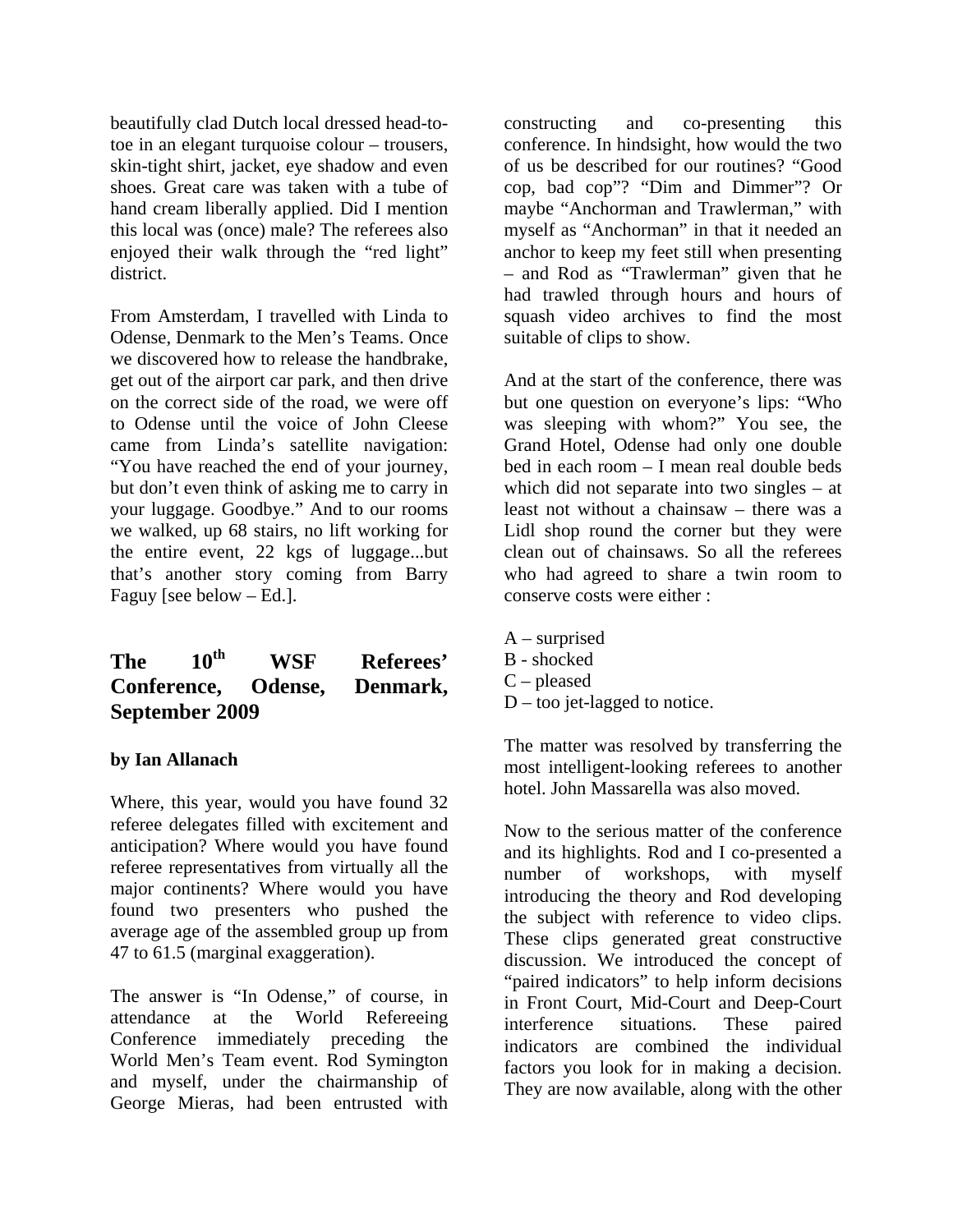course materials, on the WSF website in the Refereeing Section.

The second day of the conference was loaded with topics which would be highly relevant in the Teams event to follow. There was a specific input into the "Pressures of a team event" as well as a close look at "Conduct on court" and "Injuries." But we had to be careful here. The audience was made up of distinct groupings. The first group was there for the conference only, a second group attended and would stay on to officiate at the World Teams, and yet a third group was to arrive to officiate at the event but were not attending the conference (although one or two came in to the last sessions on arrival).

Reflecting on the combinations above, our experience over the entire event, i.e. the school and the competition, highlighted the following :

- 1. All referees are a bit rusty at the start of an event.
- 2. When a school exists immediately ahead of an event, those officiating should make every effort to attend the final day at least.
- 3. The programme should be constructed so that the topics most relevant to the event appear on that second day.

A major reason for the points made above was that some of the referees who arrived without attending the school had difficulties which would have been better resolved if they had attended the appropriate seminars at the preceding school.

That the conference was a major success was due in no small part to the attendance and input of Alex Gough from the PSA. As the players' representative, he presented a

specific seminar in the conference, but also attended almost all of the Conference. He spoke and he listened. He is intelligent and articulate and many points he made related to improving communication between players and referees. He reported back to the PSA members within hours of the finish of the conference. His presence and input spoke volumes and were greatly appreciated.

At the end of the event the presenters reflected. The participants were courteous and animated, no-one was attacked, debate was constructive, we managed to master the technology other than the room lights, we were well watered and fed, debates continued over coffees and lunches and everyone seemed to have an appetite for more. Above all, evaluations were positive.

And speaking of appetite, it has been said that what you eat is a reflection of your inner confidence and competence.

If that is the case, think on this. Ahead of the conference, i.e. the night before it began, the presenters, along with others ate a two course meal with Danish beer in an Italian restaurant, average price £35. At the end of the first day of the conference they settled for a Chinese buffet restaurant, where with beer the cost averaged £14. The night the conference finished, at least one presenter was seen in the local Mac-donalds having the "Econo meal" for less than a fiver.

We enjoyed the cosmopolitan feel of the conference, the mix of experience being a bonus rather than a drawback. We tried to allow for the fact that for half our audience, English was not their first language. Rod (being a language professor) was OK, but I needed a translator from time to time – thank goodness Jack Flynn was not speaking!! A great experience – we need more frequent refereeing schools.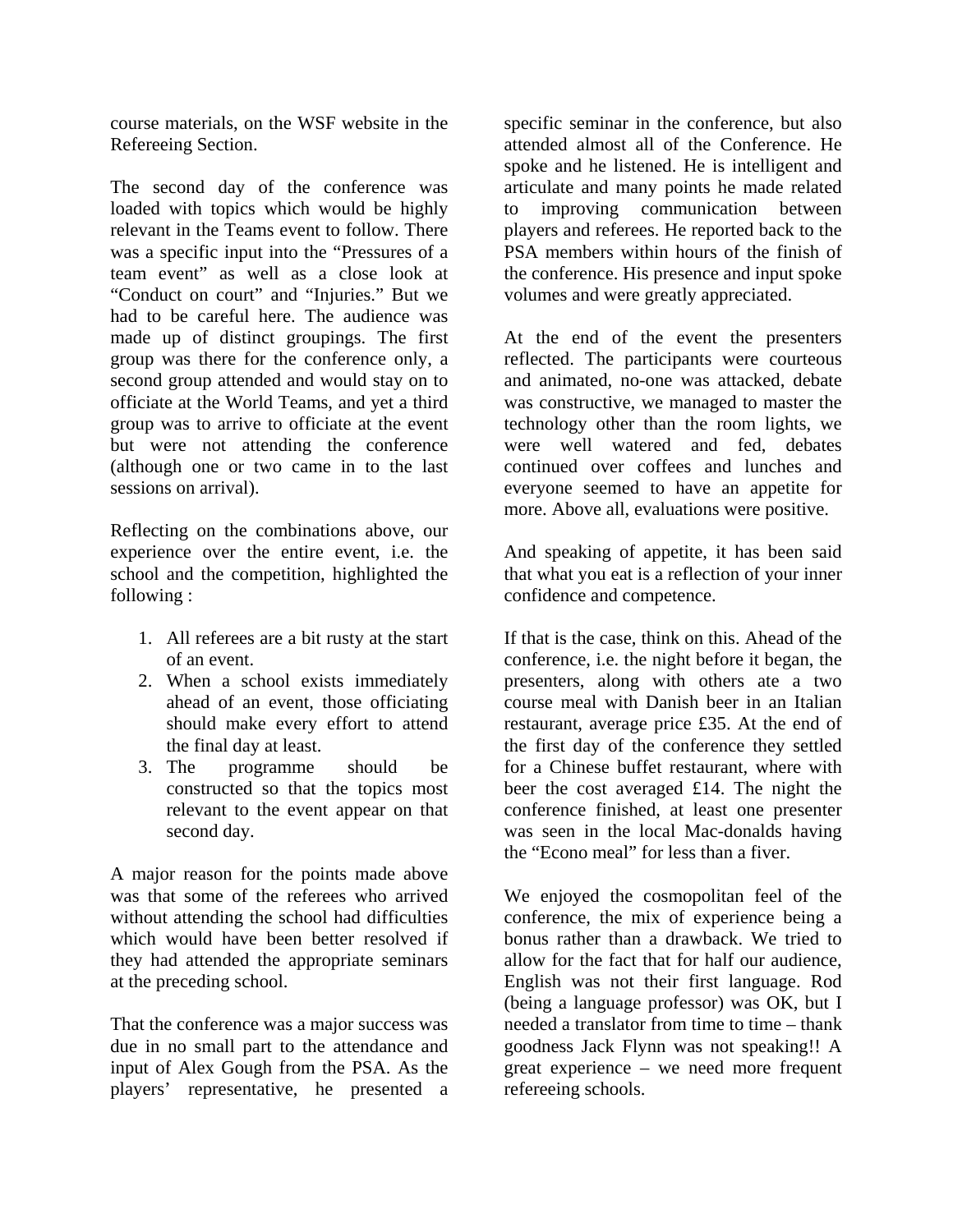P.S. Contributor's note: all references to persons named above are the copyright of the author. Those mentioned are squash referees – they will have heard worse.

## **Men's World Team Championships, Odense**

**by Barry Faguy, WSF International Referee**

#### **The Journey to Denmark**

From Canada, it's quite a long-haul to get to Denmark – but who would pass up a chance like that? The travel and time-

change leaves you feeling quite ill at ease – when things don't quite match  $-$  a bit like apple pie with béarnaise sauce. It takes a couple of days to shake off the effect – but no one complained. OK, OK – I complained, but no one listened.

Pretty much everyone flew into Copenhagen – and right by the airport is the gateway to a very efficient train system that got us to the thousand-year old host city of Odense, southwest of Copenhagen, in less than a couple of hours.



The main hotel, the 'First Grand' pictured here …was a charming place, originally built in 1897 and recently renovated

with a stylish, avant-garde look that was impressive to anyone – anyone that is, who didn't get the short end of the stick when an administrative miscom-munication resulted in some referees being assigned to shared rooms that had only one double-bed – an uncomfortable prospect on the best of days. Some background negotiations ensued – and

a second hotel was called into action in short order.

#### **Tourism**

Now, some of you may have recognized that name, Odense, as the home of the very famous Hans Christian Andersen, he of fairy tale fame. Here's a picture of one of his many statues – apparently a giant of a man for the times …



He hasn't been around for 134 years, but would have been proud of the verywelcoming Danish people – who are universally English-speaking. I never found one over the space of nine days who didn't! These same Danes certainly followed in Hans Christian Andersen's footsteps by creating the memorable event that these championships were – but without the fairy tale ending, since the top-seeded country held true to the predictions.

Odense is an old city, with many cobblestone streets, quaint row homes, majestic public buildings, churches, parks, rivers, and museums of every sort.



Many of the things a tourist would do inevitably involve Hans Christian Andersen in some form or other – but the central attraction is the museum devoted to his life and works. It's well worth the visit.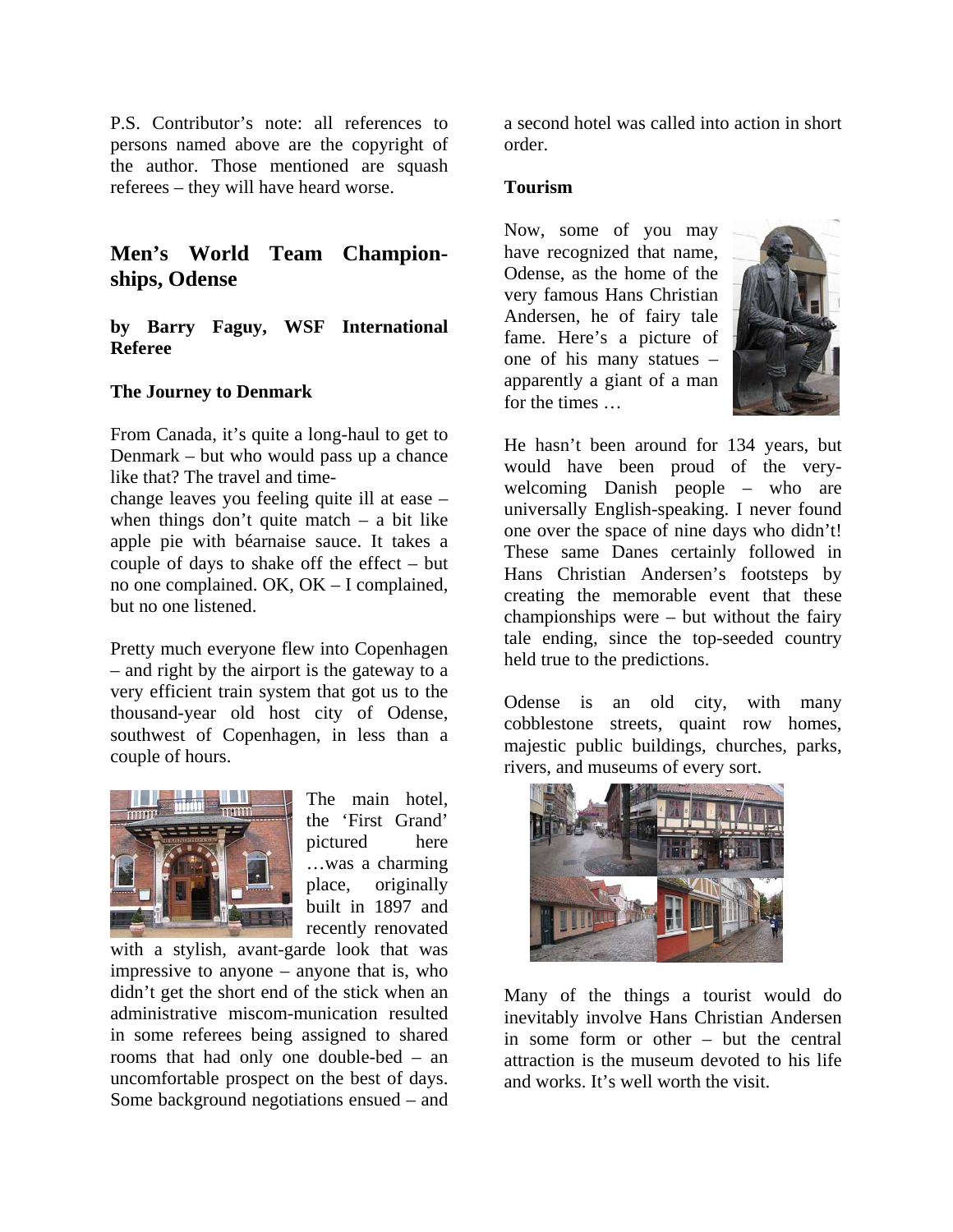#### **The Venue**

Within 10 minutes by shuttle-bus from the hotel, the Odense Squash Club was the sole venue for the first four days, boasting a permanent, modern, all-glass show court attached to 6 conventional glass-backed courts that served the purpose very well.

However, since the main club had seating for only about 200 at its show court, a second show court had to be installed nearby (a 5-minute walk) to conform to WSF championship guidelines that required seating for 500. That was where most of the playoff rounds took place.

Meals were efficiently provided on a daily basis – covering the lunch and dinner times over a wide range of times with a varied menu that allowed us to eat pretty much anytime we wanted to.

#### **The Officiating Team**

They came from all over – some 30 referees from 18 different countries. Here a photo with most of them there – but with a pose that leaves a lot to be desired since some faces are hidden.

Our excuse is that the professional photographer missed his date with all of us because of a "scheduling conflict." A gracious and lovely passing Dane was commandeered to act as lensman – er – lenswoman – and the picture below was the result.

Here are some more snapshots of the team around and about the event















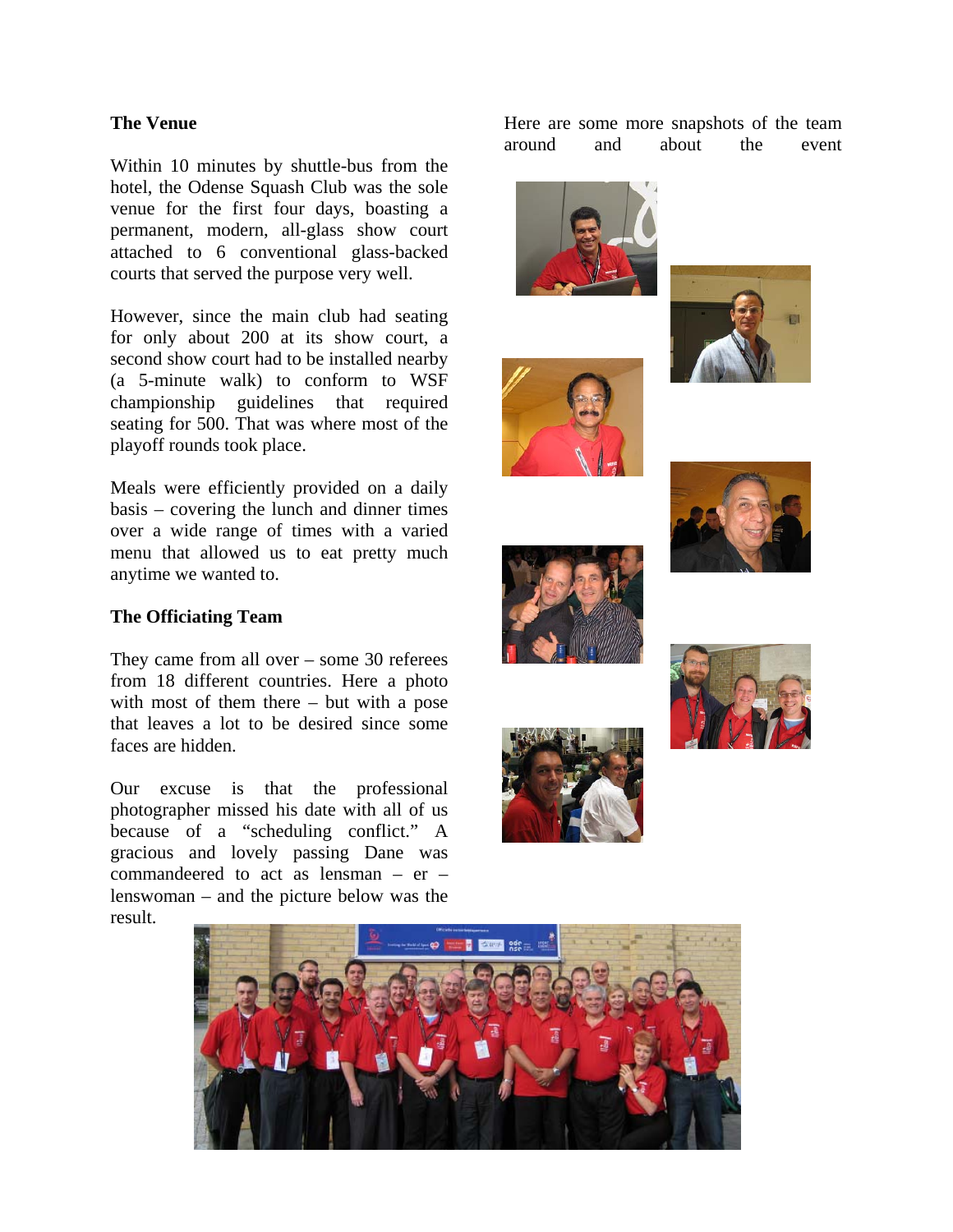#### **Is this man funny?**



The appropriate answer to someone who asks this question is: "Yes!" We're talking here about our fearless Team Leader, Jens Kragholm, who had his fingers on the pulse of officiating and his iron fist (in a velvet glove, of course) on the administration of it.

With him up front, there was no shortage of jokes, anecdotes, and displays of wit  $-$  a veritable Hans Christian Andersen of officiating, there is no doubt.

On some days the soft drinks were free and on others, we had to pay – prompting this question: "So, are they free?" Jens offered the following analysis: "They are free on the days that you don't have to pay – and not free on the days that you do."

At the first referee's meeting, Assessor Ian Allanach from Scotland, was giving an example of proper Marker lexicon at the start of a new game: "Scotland leads one game to love – Love all." Jens then quipped: "But of course, as the week goes on, we're less likely to hear that particular announcement!"

#### **Relaxation**

Well, it's no surprise that with a bunch of squash referees from every part of the planet turned loose on a sedate Odense, that the

local press would have a field day. Luckily the montage of photos below, compiled from the nightly visits to the local establishments, were kept out of the hands of the paparazzi – otherwise you can only imagine the international repercussions.



It's no surprise that all this could lead to embarrassment should these photos get out – and that's no doubt what prompted this Senior Referee Assessor to ensure that he was not identified with this group of merrymakers:

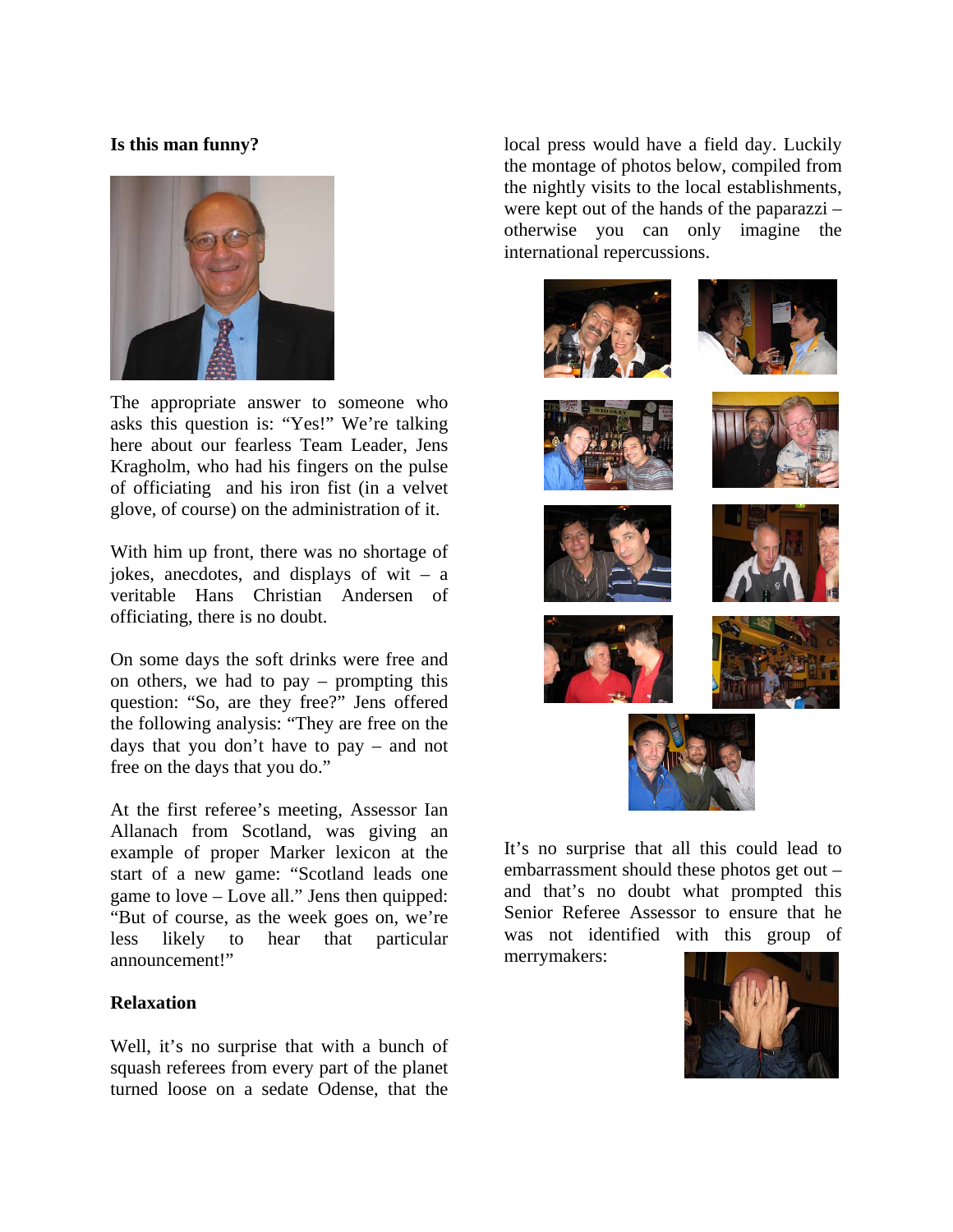#### **The Final Night**

The last night of the event called for a party of course. After a few speeches, a grand banquet spread was the headliner, and there were no complaints about that wonderful meal. Given that we were in Odense, it was quite appropriate that the evening's entertainment was a Hans Christian Andersen Review – featuring the lead character whose booming voice led the costumed cast of fifteen fairy tale characters in a collection of well-known songs. They then mingled with us at the tables afterward the whole thing lending a great mood to the festivities. This is what they looked like:



As well, during that party, we sat next to the Kenyan team who demonstrated as good an attitude as one could hope for when considering their final placement out of 28 countries entered in the championships.



They proclaimed proudly to anyone who would listen: *"We are 26th in the world!* 

#### **Quotes and Anecdotes**

Jonathon Power was going on complaining – and the Referee was going on telling him that he needed to stop complaining. Meanwhile, Amr Shabana, taking advantage of the delay, takes off his shoe to make adjustments. The Referee gives Power a formal warning – and then Power quips: *"Ah come on! He's putting on a shoe – and I'm putting on a show."* 

The ball gets jammed in the  $tin -$  and stays there. The Marker calls *"Down"* – to which the player adds: *"Are you sure?"*

Referee Graham Waters to a player: *"I'm not sure – play a let."* Player to Referee: *"Are you sure?"*

A Referee says to Jonathon Power: *"I'm not sure about your pickup. Play a let."* Power then rant and raves – to which the Referee says: *"Sorry"* Power then says: *"Don't be sorry – it was the right call!"*

David Palmer was assessed a Conduct Stroke by Referee Barry Faguy for physical abuse. Palmer then asked if he could appeal that sanction since we were using the 3- Referee System. Barry answers that *"There is no appeal to penalties that fall under the provisions of Rule 17"* – to which Palmer retorts: *"I just want to know if it's yes or no!"* 

Wael El Hindi, on being given a No Let after colliding and losing his racket on the way to getting the ball: *"Am I supposed to play that with my shoe!?"*

Referee Chris Sinclair reports hearing Jonathon Power, at the <sup>3</sup>/4 mark of the warmup, say to his opponent: *"Oh for god's sake. Let's start. We're getting worse, not better."*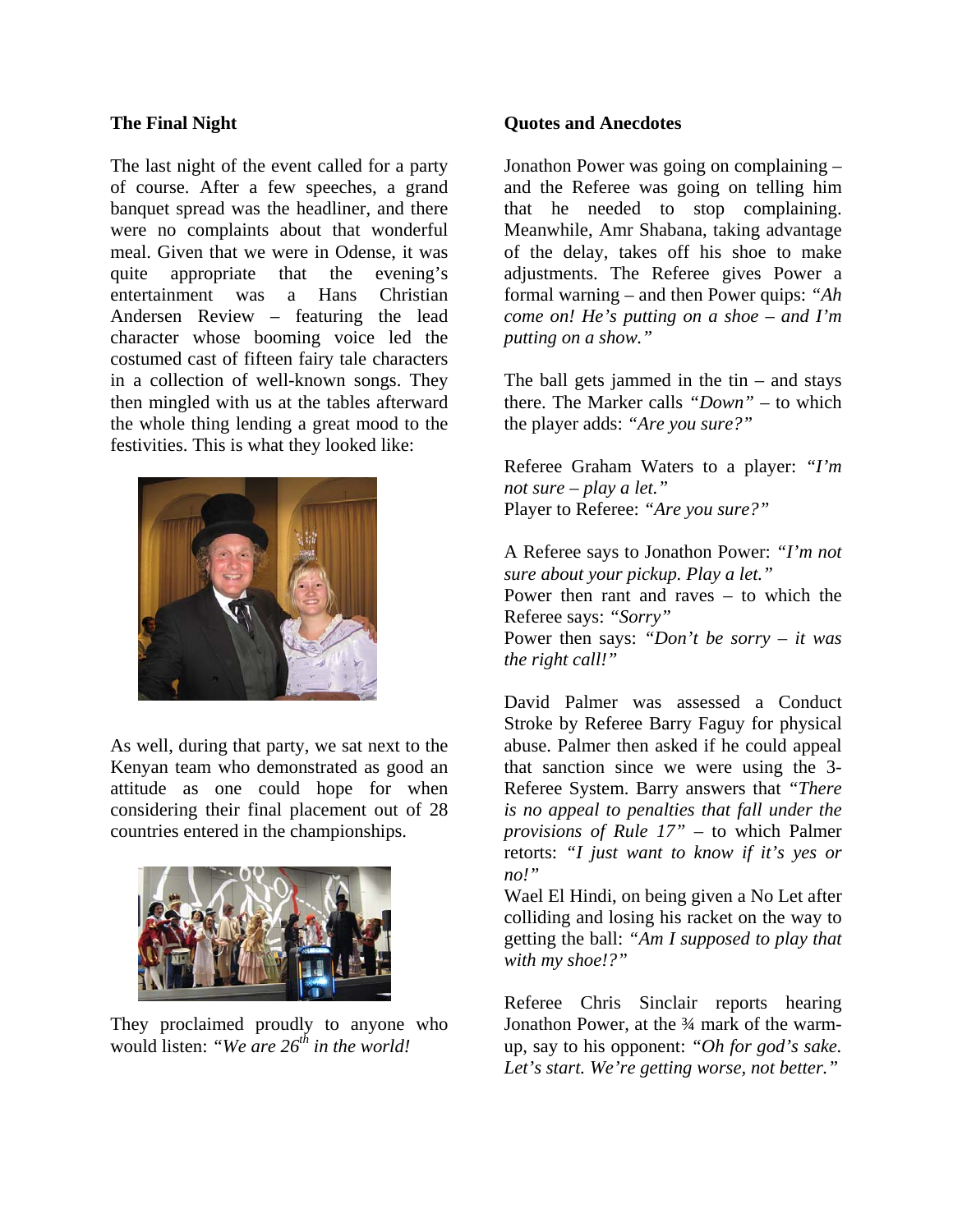A player asks Referee Jacques Wielandt, if his opponent's 'scoop' was good. Jacques answer: *"Yes – the 'scoop' was good."* 

An email about the upcoming Men's World Open, arrives on Referee Zal Davar's Blackberry, but its headline was truncated by the screen size to: *"Karim Darwish seeded to win maiden…."*

A little diplomatic embarrassment followed the discovery that the official program of the event had the Austrian flag displayed besides Australia's listing.

Assessor Graham Waters was debriefing a candidate and made the following summary: *"I agreed with the only decision in the first two games – and then all hell broke loose with 3 more decisions in the last game!"*

An overly-tall Austrian was playing a diminutive Japanese player – and the Japanese player runs into the Austrian in the front court trying to get the ball – and getting a let. The Austrian, pointing to his own waist, complains with: *"A let! He's only this tall."*

Oh yeah, I almost forgot; Egypt won!

## **Saudi International, Al Khobar, Saudi Arabia**

## **by Damien Green, WSF International Referee**

Earlier in the year I was lucky enough to receive an invitation to referee at the Saudi International in Al Khobar, Saudi Arabia. I was really happy to accept this appointment as Saudi was a place I had not been to before.

The organising of flights and visas prior to the event was first rate, with a gentleman named Emad Zikry handling all of our affairs and he did a magnificent job.

Qatar Airways now flies out of my hometown of Melbourne, which meant I was able to take one fourteen hour flight to Doha and then one more short hop to Bahrain where I was met at the airport and driven over the border into Saudi. I had heard stories of trouble getting across the Saudi border, but no such problems this time. We did make a quick stop to get photographed and finger-printed, but it went very smoothly.

The tournament was once again held at the Sunset Beach resort just outside of Al Khobar, with all facilities on site so there was no travelling to and from the Squash centre. WSF World Referees Nasser Zahran and Roy Gingell were also assigned to the event, and it was a big bonus for me to be able to see these two experienced referees in action. However, with only three refs and sixteen matches across two courts on day one, we were always going to be a bit busy. Three local Saudi referees stepped in to assist us on day one, along with the odd player or two.

The main show-court was still getting the finishing touches done to it as the players were warming up for their first round match, but it turned out to be a great court. We were initially surprised that the organizers had opted for a dark wooden floor this time, but it proved to really popular with the players. It was easy to see the ball, there was no paint to discolour the ball, and the floor was not slippery (expect under one extreme circumstance).

After day one, the work-load was reduced to four matches each evening until semifinal night, so all matches were covered by the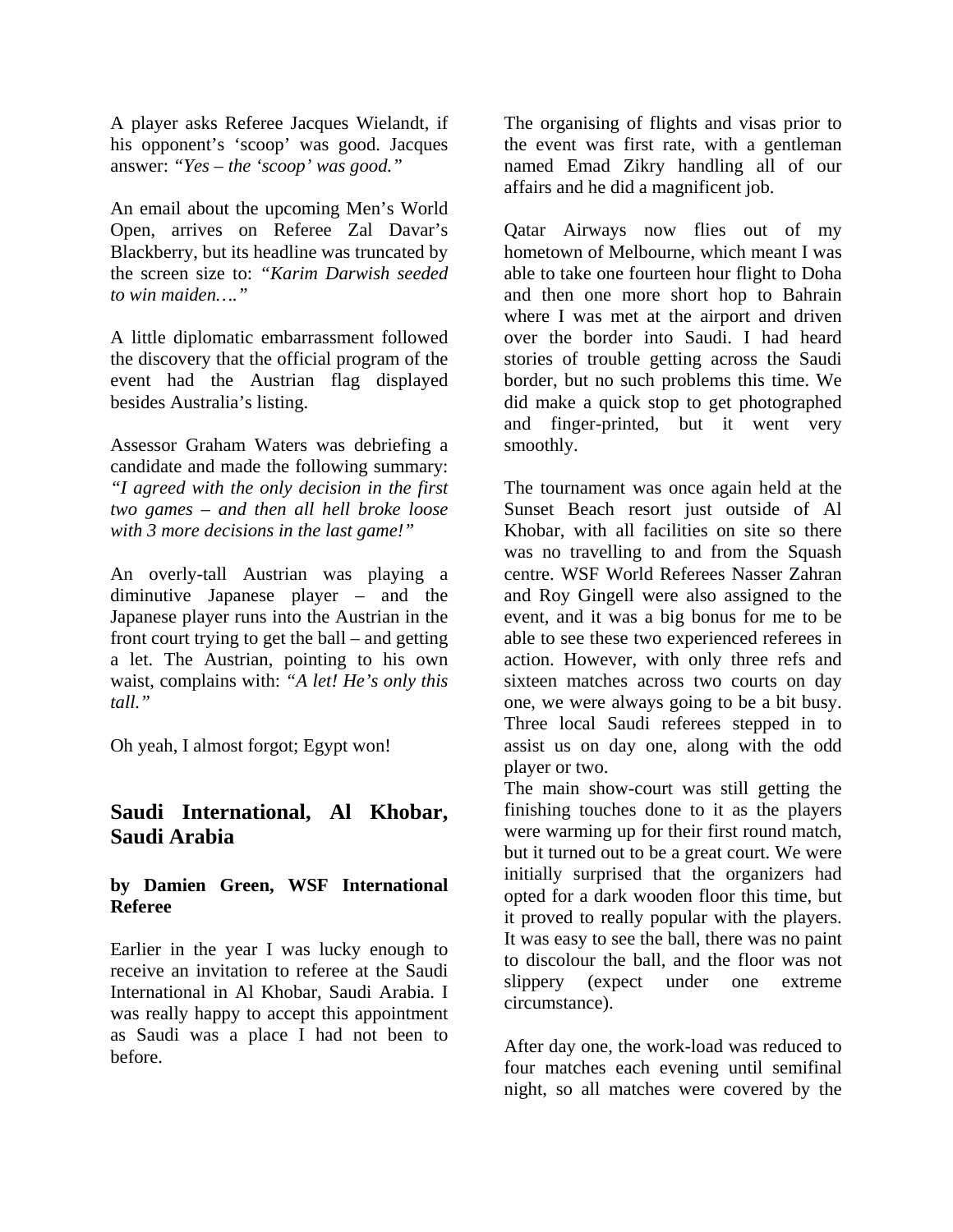WSF referees. Evening matches did give us a bit of time during the day to use the Sunset Beach facilities, so the gym, pool and café were well frequented. Thanks also to Samer who was kind enough to give Roy and me a tour of the local shopping haunts, whilst Nasser ran a training course for some of the local referees.

The crowds for the matches, although small in the earlier rounds, were quite vocal, especially for the Egyptian players, and when the seating filled for the finals, the atmosphere really grew. The way the tournament was run and setup was awesome to experience, but then again, most of the Middle Eastern tournaments that I have attended have been similar. Light shows, instant replay screens and Robert Edwards doing his usual job at promoting the players and revving the crowd up, all added to the spectacle. It was also the trial event for the new SquashTV, live online coverage of major PSA events, which I believe was quite successful.

A couple of lighter moments caused some giggling amongst the spectators: Nasser Zahran repeatedly asked a player to serve from the right box when he was already there (sorry Nasser, but I had to throw that one in), and there was an over-diligent court cleaner whom the players had to almost escort off the court because he didn't want to leave.

The final was between Ramy Ashour and Nick Matthew, and because of their respective PSA point totals and that of the players above them, the match was not only to decide the tournament champion but also which of the two finished the calendar year as world number one. It suffices to say that both players were pretty pumped up for the match.

It turned out to be a 110-minute marathon, with Ramy seemingly in a strong position in the fourth but Nick fighting back to take it to a fifth game. After some minor issues with both players sweating so much that the court for the first time during the week became a bit slippery, Ramy won the last game and achieved the world number one ranking. From a refereeing point of view, it was simply a magnificent experience to be involved in, but all credit must go to both players for putting on such a show.

In the end, the tournament went well and Ziad Al Turki and his team must be congratulated for once again putting on such a good show. My thanks to both Roy and Nasser for their advice throughout the week, and especially to Roy for not complaining about my snoring. Thanks also to the usual PSA circuit regulars (Fram, Steve C, Fritz, Paul Selby, Jean Delierre) for their company and encouragement throughout the tournament. I know I am being a little indulgent, but I also have to thank Robert Edwards for sneaking me into the first class lounge in Bahrain airport. It was the first time I got to see a beer for the entire week, and it certainly tasted good.

## **The Assignment Process**

## **Jasmine Gibson, International Referee Coordinator**

Firstly I would like to extend my thanks to you all during the past year, for your commitment and professionalism at events. My first year as International Referee Coordinator (IRC) has been a steep, varied and interesting learning- curve and one that, so far, I am thoroughly enjoying (well most of the time!).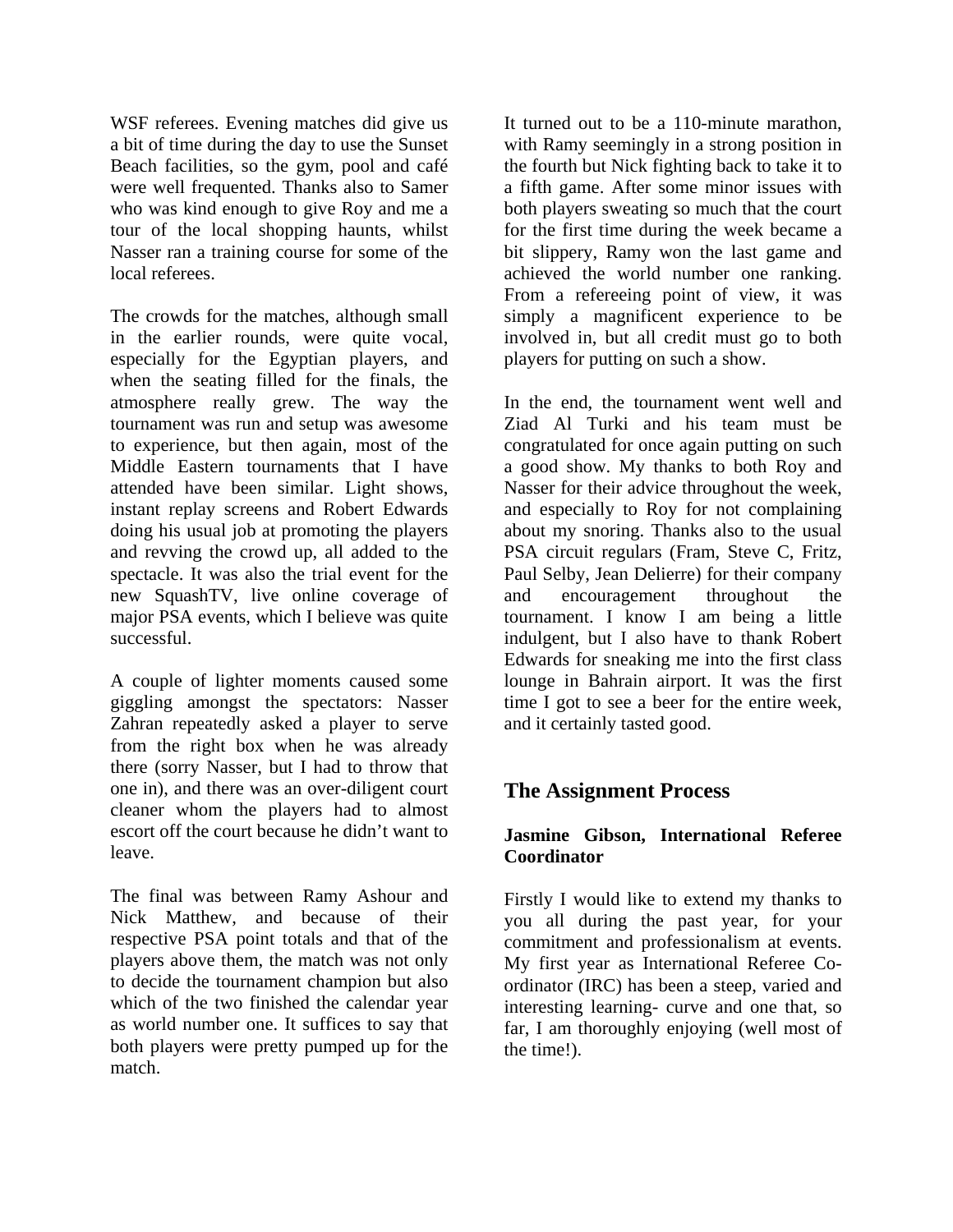I have had the pleasure of meeting Wendy, John and Munir in person, where it was lovely to finally put faces to well known names! Hopefully I will get the chance to meet the rest of you in due course.

I would like to take this opportunity to briefly remind you of the procedure for the assignment of WSF Referees and/or Assessors to events.

## **Brief outline of process:**

- WSF receives a request from the host of a World Championship, PSA or WISPA event for a required number of Referees and/or Assessors to their event.
- The IRC immediately emails a Tournament Promoters Agreement (TPA) for the hosts to complete (Referees and/or Assessors are never assigned without this).
- In the meantime, the IRC begins checking the availability of Referees and/or Assessors based on:
	- o A fair rotation of assignments
	- o Geographical location
	- o Any particular requests from the host (that are within reason)
- Bearing in mind the above three points, the IRC then emails the Referees and/or Assessors inviting them to the event with a deadline for replying.
- On receipt of the Referee and/or Assessor's confirmation of their availability, a formal e-mail is sent to the host outlining which referees have been assigned and their contact details.
- The IRC e-mails the Referees and/or Assessors confirming their assignment and provides the contact details of the host and a copy of the completed TPA.

• This effectively hands over the assignment to the host for arranging flights, accommodation, refereeing schedule etc.

## **Process after an Assignment**

 IRC emails the Referee/Assessor Feedback Form for completion and return to the office as soon as possible. This provides the WSF with valuable information on the event, the Referee's position, the accommodation, meal arrangements, transportation, and all other pertinent details.

## **Direct approaches from hosts**

- If a WSF Referee or Assessor receives an invitation to officiate at an event directly from a promoter or host committee, that Referee or Assessor should politely refuse the invitation and request that the promoter request the services of WSF Referees/Assessors via the IRC.
- Penalties for accepting assignments from a direct approach are currently being reviewed.

Thank you all again for your hard work last year and I look forward to working with you all again in 2010.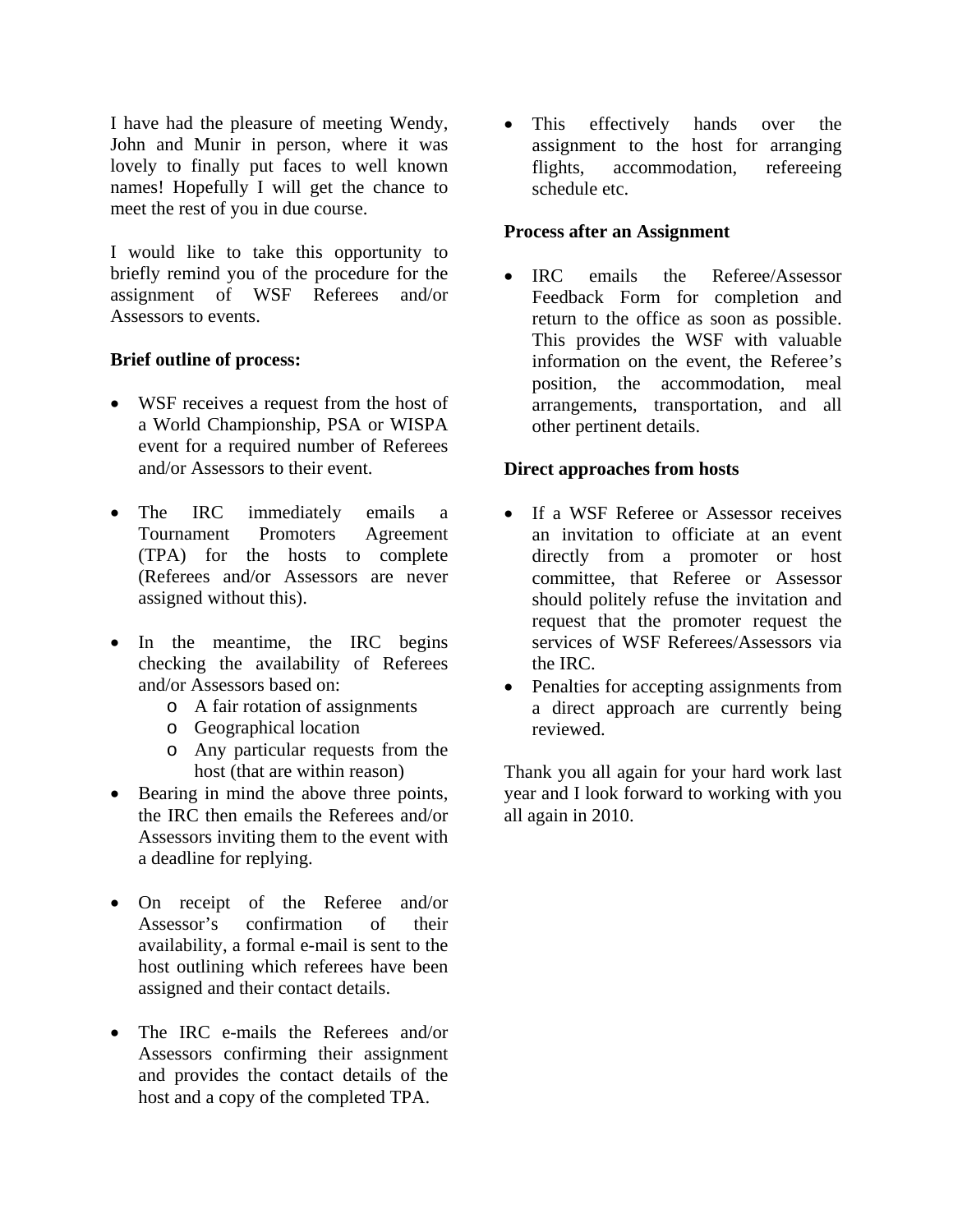# **Assignments 2009**

| <b>DATE</b>         | <b>EVENT</b>                             | <b>LOCATION</b> | $\#$           | <b>ASSIGNED</b>                                                                           |
|---------------------|------------------------------------------|-----------------|----------------|-------------------------------------------------------------------------------------------|
| 19 Jan - 30 Jan     | Tournament of<br>Champions               | <b>USA</b>      | $\overline{2}$ | (R) Massarella, Riley                                                                     |
| $29$ Apr $- 2$ May  | <b>Canadian Nationals</b>                | Canada          | $\mathbf{1}$   | (A) Allanach                                                                              |
| $29$ Apr $- 2$ May  | European Team<br>Championships           | Sweden          | 2              | (A) Parker, Flynn                                                                         |
| $2$ Jun $-7$ Jun    | Seoul Open                               | Seoul           | $\mathbf{1}$   | (R) Fayyaz                                                                                |
| 19 Jul - 25 Jul     | <b>World Games</b>                       | Chinese Taipei  | $\overline{7}$ | (R) Bowlt, Fayyaz, Green<br>J Gul Khan, Massarella, Singh<br>(TR) Shah                    |
| $29$ Jul $-9$ Aug   | World Junior<br>Women's<br>Championships | India           | $\overline{4}$ | (R) Atkins, Collins, Sinclair,<br>Singh                                                   |
| $10$ Sep $- 14$ Sep | <b>British Open</b>                      | England         | $\overline{4}$ | (R) Atkins, Clayton, Gingell,<br>Massarella                                               |
| $16$ Sep $-19$ Sep  | <b>European Champions</b><br>Cup         | Sweden          | $\mathbf{1}$   | (A) Danzey                                                                                |
| $17$ Sep $-23$ Sep  | <b>Sky Petrosport Open</b>               | Egypt           | $\mathbf{1}$   | $(R)$ Collins                                                                             |
| $20$ Sep $-27$ Sep  | Women's World<br>Open                    | Netherlands     | $\overline{3}$ | (R) Clayton, Danzey, Sinclair                                                             |
| $28$ Sep $-4$ Oct   | Men's World Team<br>Championships        | Denmark         | $\overline{4}$ | (A) Allanach, Symington<br>(R) Faguy, Massarella, Waters,<br>Zahran                       |
| $12$ Oct $-18$ Oct  | Hong Kong Open                           | Hong Kong       | 6              | (R) Danzey, Fayyaz, Gingell,<br>Reddy, Sinclair, Singh                                    |
| $1 Nov - 7 Nov$     | Men's World Open                         | Kuwait          | 6              | (R) Clayton, Collins, Danzey,<br>Gingell, Khanzada, Massarella                            |
| $17$ Nov $-23$ Nov  | Qatar International                      | Qatar           | 9              | (R) Atkins, Clayton, Danzey, F<br>Gul Khan, A Khan, Khanzada,<br>Massarella, Reddy, Singh |
| $5$ Dec $-10$ Dec   | Punj Lloyd PSA<br><b>Masters</b>         | India           | $\overline{2}$ | (R) Danzey, Massarella                                                                    |
| $13$ Dec $-18$ Dec  | Saudi International                      | Saudi           | 3              | (R) Gingell, Green, Zahran                                                                |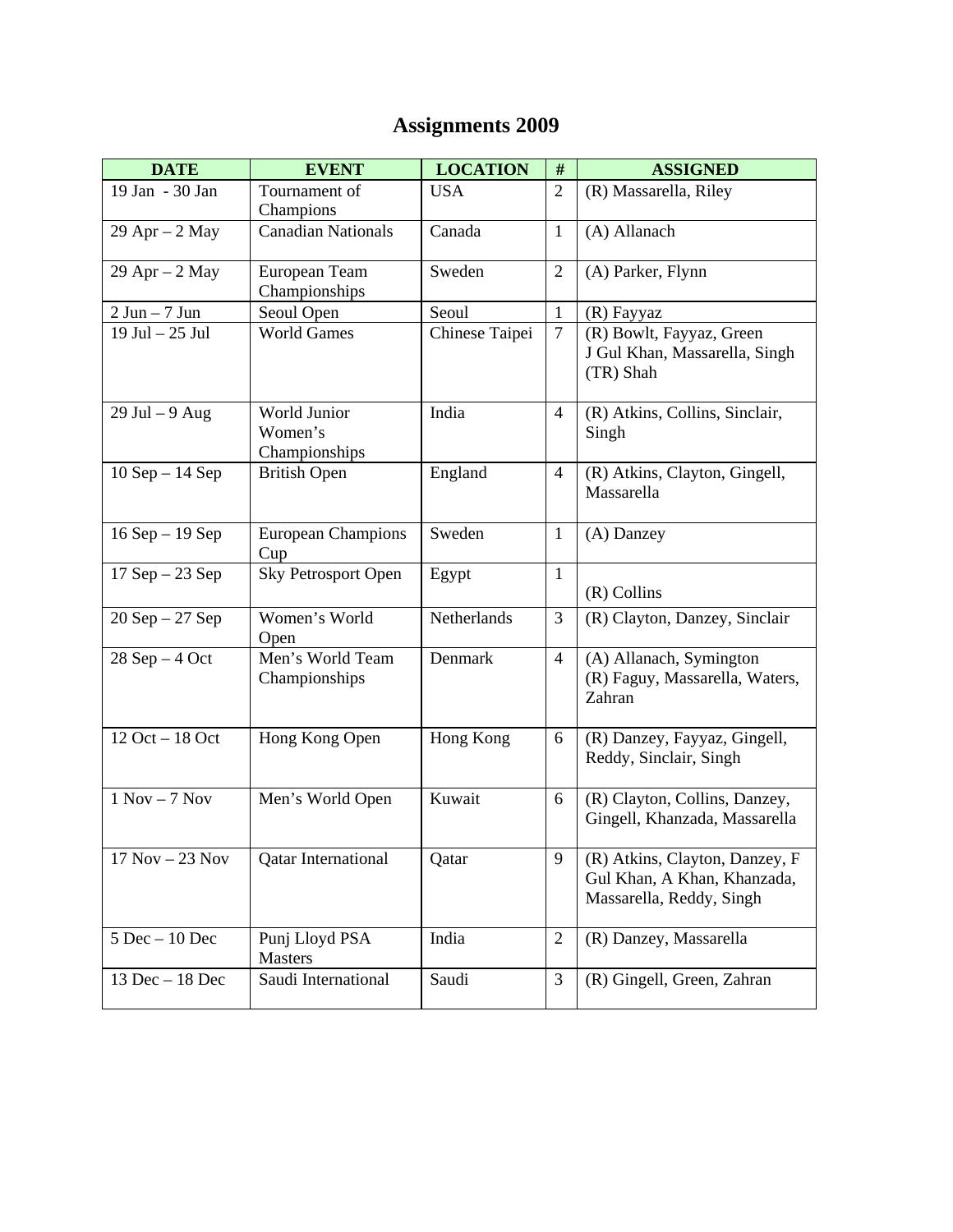## **Reflections on the Three-Referee System**

## **By Chris Sinclair, WSF World Referee**

I have been watching, refereeing and assessing as Central Referee (CR) and Side Referee (SR) in the latter part of 2009 at the World Women's Individuals in Amsterdam, the World Men's Teams in Denmark and the Hong Kong Open. I have observed a few things that I believe warrant further discussion.

I have always considered the greatest problem is that the CR cannot set his/her "line," thus the players do not have a line to follow. Of course ideally all referees should have the same line, but this problem applies particularly with regards to the first two issues below:

## **1. Minimal Interference Rule 12.7.1.**

I find that even inexperienced referees have the courage to give good, strong "No let" calls using the 3-Referee System, but a common standard for minimal interference cannot be set unless the 3 Referees agree. Options are:

- The CR says "Yes let, but that is almost minimal interference, and we won't give lets for that anymore." That can be a "hint" to the SRs.
- If it is a SR who wants to give the No Let for minimal interference, the SR must wait until the end of the game to have a chat to the CR and other SR.

## **2. No let after Turning: Rule**

**9.2.3.** *The Referee shall not allow a let if deciding that the act of turning was to* 

*create the opportunity to appeal rather than an attempt to play the ball* 

This was introduced formally into the main body of the Rules in 2001 following PSA's adoption of it sometime earlier. It shouldn't be, but it is hard to apply it for first time in a match with the 3-Referee System. Unless the CR is looking out for it, a "No let" from a SR can have the CR wondering: "What the heck ...?" Options can be as above for (1)

- The CR says, "Yes let, but that turning was unnecessary, and we won't give lets for that anymore." ("Unnecessary" is not the wording of the rule, but the players will understand.)
- If it is a SR who wants to give the No let for the turning, the SR must wait until the end of the game to have a chat to the CR and other SR.

With both (1) and (2) the problems are:

- The CR is not truly "in control" of backing up a statement with appropriate action – that is, he can be over-ruled each time, so cannot follow through with the "next time" statement.
- It is not always feasible for the 3 referees to discuss between games, as this depends on where the 2 SRs are sitting and how many audience members have to be scrambled over, for the 3 to get together.

So, how else can one referee get the hint to the other two, other than using the ways suggested above?

A response to (1) and (2) from Alex Gough, CEO of PSA:

*... my feeling on it is that we need a protocol of what the Central Referee should/could be*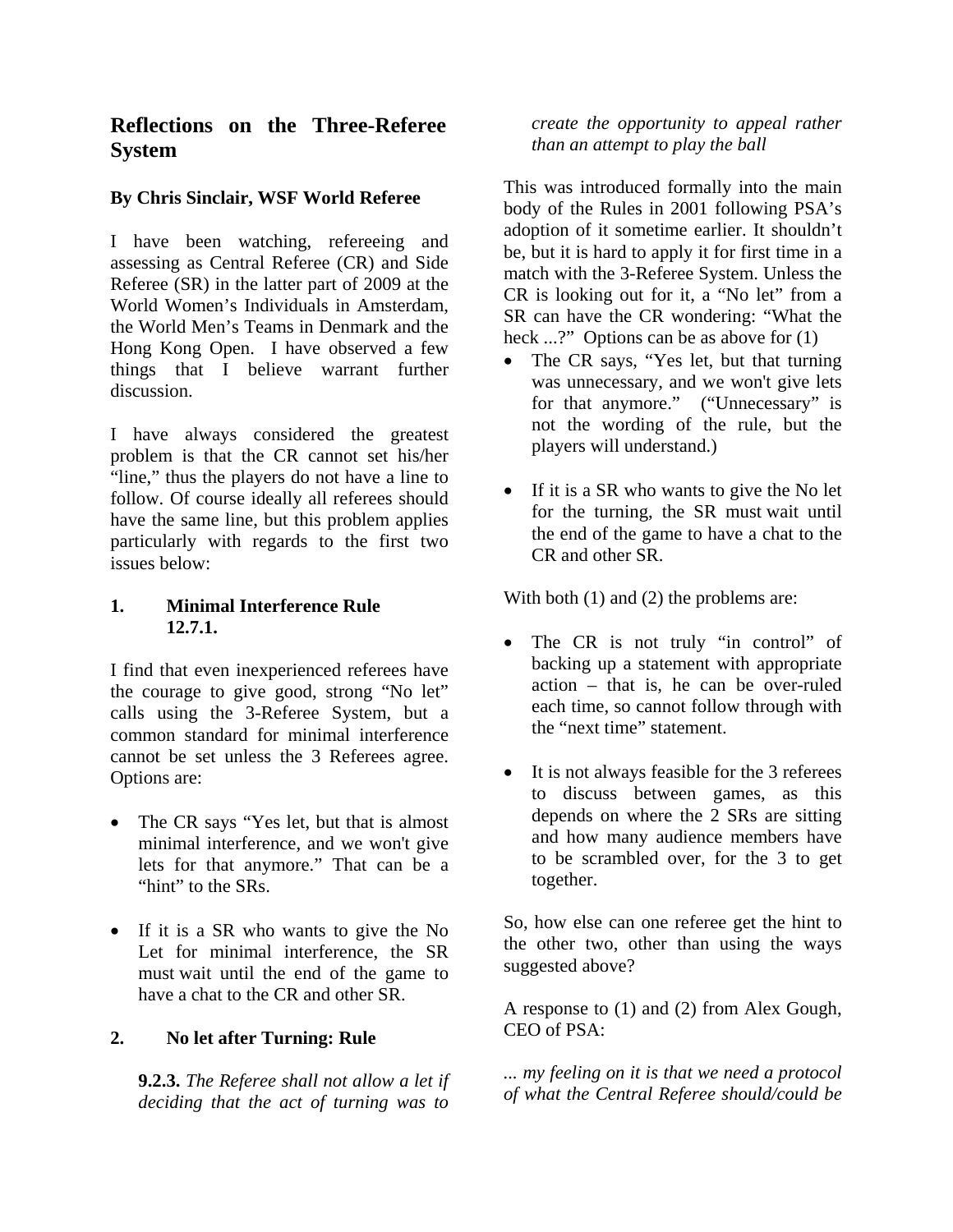*coming back with. i.e. your idea of "yes let, but that is minimal interference and we won't give lets for that anymore" is exactly the way we should be going. When we are live on TV there is also a need for educating and informing the TV audience as well as the people in the stands.*

This leads me to (3)

## **3. Terminology to be used by the CR**

The most difficult response for the CR to come up with is when the CR has been overruled by the SRs but needs to explain to a demanding player the reason behind that decision. We need to make a decision as to how to deal with this and the options are: (a) CR says "We have made our decision, play on"; (b) CR stumbles through a response to support the decision; or (c) CR strongly gives a reason to support the decision. All WSF referees should be able to do that. I support (c) as does Alex Gough.

After attending the recent Men's World Open in Kuwait, Alex has mentioned 2 other things to improve terminology and communication.

3.1 *The syntax of decisions of appeals is nowhere near clear enough if there were an incident or two within a rally that also ended in a decision*.

The CR must make it very clear to the SRs which decision an appeal is to be voted on, e.g. "Referees, the appeal is from Mr Shabana for interference." When that has been decided, "Referees, now the decision is on whether Mr Shabana's ball at the front right was good." When that has been decided, "Referees now the decision is on whether Mr Palmer's ball on the left side wall was good or out."

If a SR is not sure that the CR has seen something the SR has seen, the CR should be asked: "Is this appeal on Mr Shabana's ball at the front left or on Mr Palmer's ball on the left side wall?"

We must make this all very clear, as the possibility of confusion and misunderstanding is very real.

3.2 *Some CRs are too happy to keep coming back with a secondary response after an initial explanation had been given. This is the: "I will have the last word syndrome." This facilitates more and more comebacks from the player, most of the time the player just wants to have the last word and a silence is often enough, again after an initial explanation has been given.*

This is a self-explanatory statement from Alex. Remember, statements do not need responses, e.g. "He was nowhere near that ball" does not need a response. Sometimes questions are not really questions that require a response. As WSF Referees, we need to be able to "read" a match and know when to respond and when to keep quiet.

## **4. Teamwork**

This has provided me with some anguish recently and must be mentioned. It is vitally important to the correct working of the 3 referee System, for the integrity of refereeing and for the image of squash that referees work together as members of a team. There have been some unfortunate incidents recently and these have been discussed with some of the referees involved. A reminder of what not to do:

 After a "disputed" decision, do not leave your hand up in front of yourself, indicating your decision was different from the other 2 referees.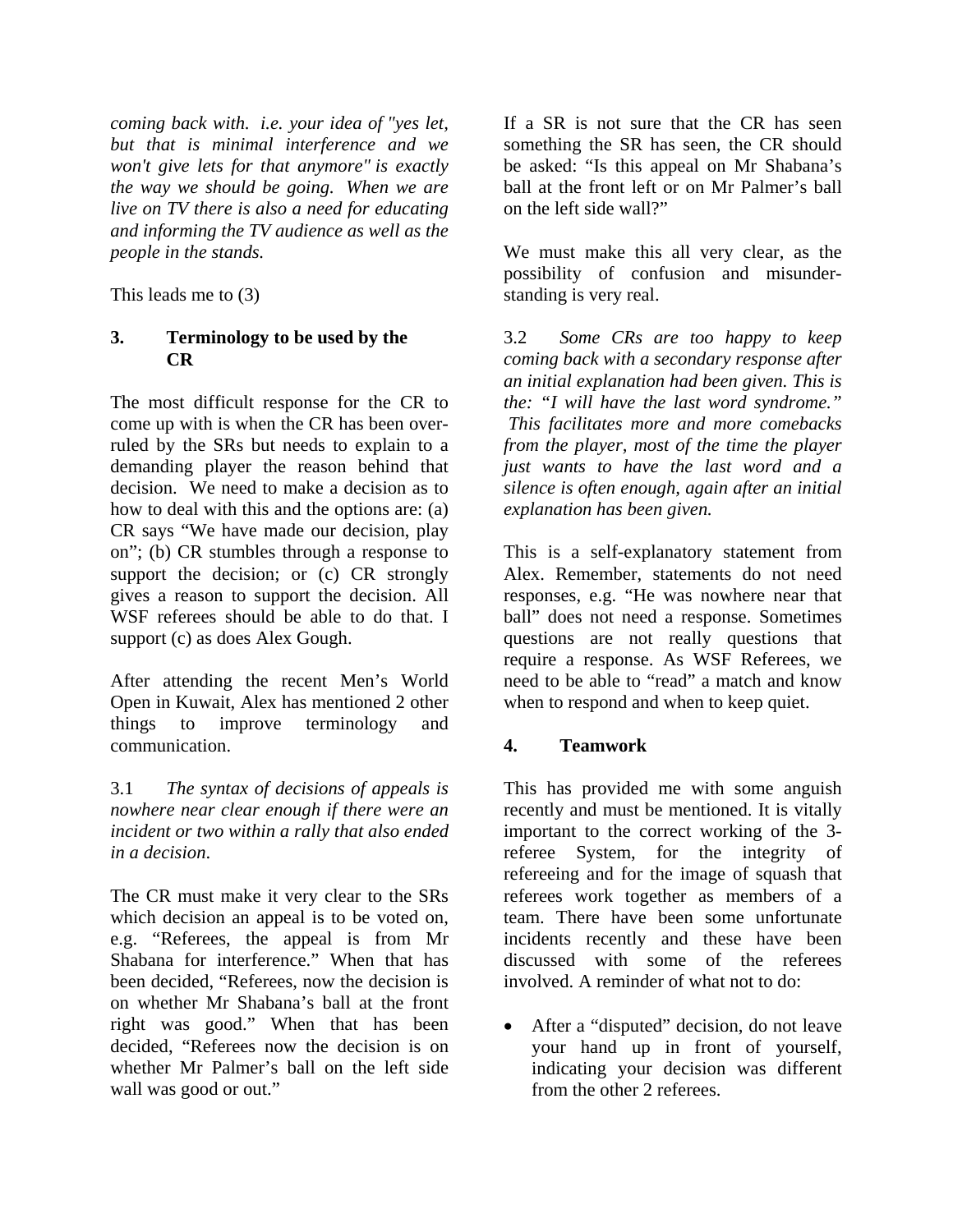- Do not shrug your shoulders, indicate with your hands, or indicate in any way that you were not "responsible" for a decision that a player obviously did not like.
- Do not say "Team decision" in a tone that conveys, "I personally did not make that decision, but it was a 2:1 majority, so you will have to play on."
- Do not speak with any player, coach or another referee after a match and state that you were over-ruled "*x"* number of times (implying that the other 2 referees were often wrong).

## **5. Seating of the 3 referees**

We need firstly to define what the concept is of having 3 referees. Obviously it is to get the correct decision for the players, but from what perspective? In the 3 major events that I have attended in 2009, I have used different seating positions. Bear in mind that the guidelines say that the SRs should *sit in line with the inside line of the service box*. Some options are:

5.1. All 3 referees seated reasonably close to each other so that all 3 have about the same perspective and thus there will be more chance of consensus.

e.g. Just one spare seat between CR (seat 9) and each SR, with the SRs on the service box line but not inside the box (seats 7 and 11).

|             |   | $CR$ (seat 9) |
|-------------|---|---------------|
|             | x | 10            |
| <b>RSR</b>  |   | LSR           |
| $(s$ eat 7) |   | $(s$ eat 11)  |

5.2. All 3 seated to ensure they have different views to ensure all angles/ positions are covered by at least one of the 3. The

"downside" is that when SRs are seated too wide, the referee furthest from the action rarely gives the same decision as do the other 2 does it look good for spectators to see only occasional agreement between the 3 referees? e.g., The CR (seat 9) and the 2 SRs inside the service boxes and close to the side wall (seats 5 and 13)

CR (seat 9) RSR (seat 5) LSR (seat 13)

Of course there are in-between options of e.g. SRs sitting in Seats 6, 7, 8 and 10, 11, 12.

## **6. How to signal**

The latest paper issued jointly by PSA, WISPA and WSF says:

- *4 Every appeal must be decided by all three referees, simultaneously and independently. All three must signal and must not look at each other before doing so.*
- *8 If an electronic device is available, the Referees give their decision through their console and the CR announces the result.*

*Where an electronic refereeing system is not available, the use of cards is encouraged so that players cannot see the individual decisions of the three referees.* 

Over the last couple of years I have used all versions (including holding stainless steel spatulas/egg lifters).

In the card system the decision of the CR is not seen by anyone (except an Assessor), so I see an anomaly when the CR is asked to show a decision when hand signals are used.